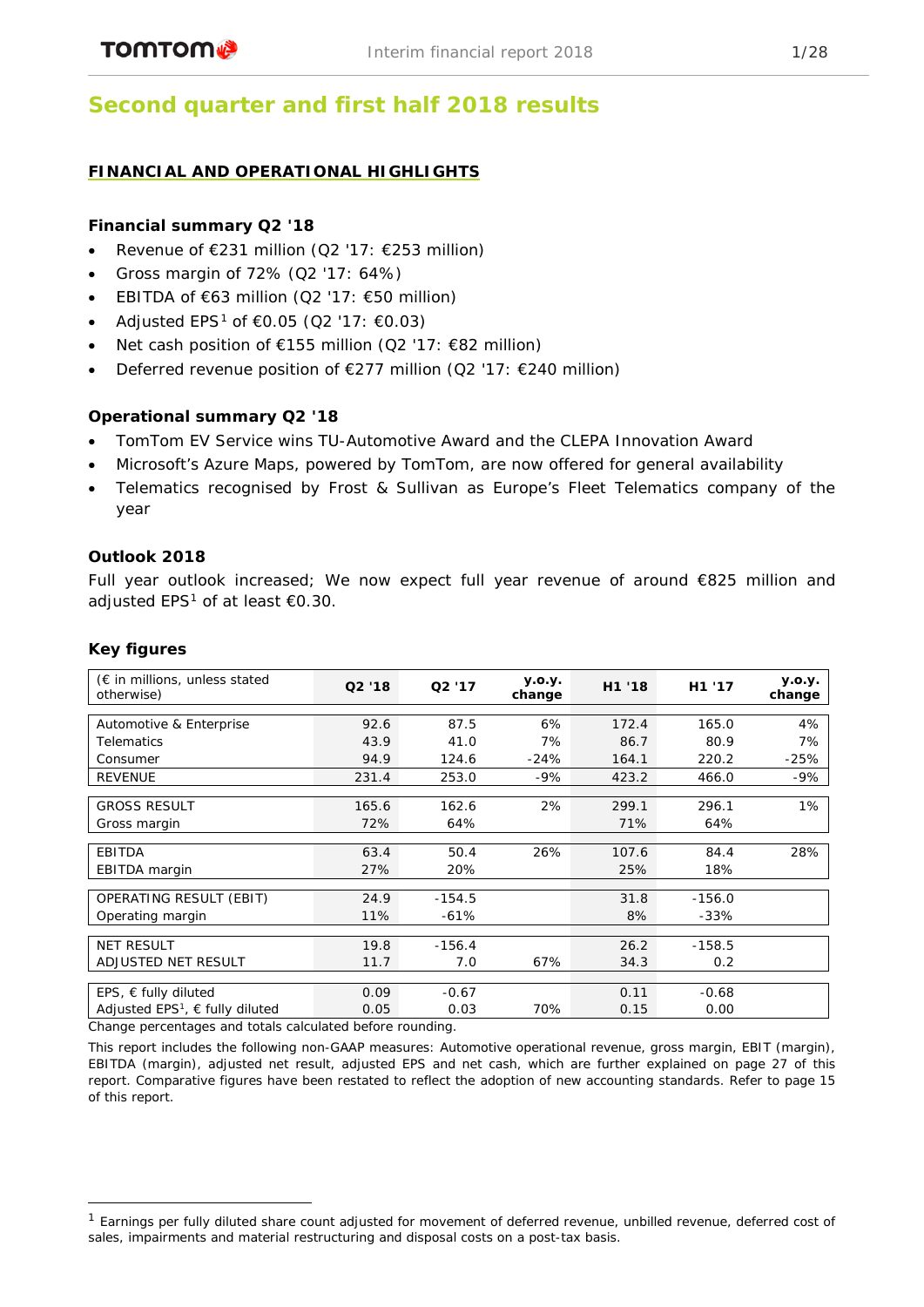# **TOMTOM'S CHIEF EXECUTIVE OFFICER, HAROLD GODDIJN**

*"Our positive start to 2018 carried through in the second quarter of the year. Automotive continued to grow strongly and our gross margin further strengthened, resulting in year on year gross profit growth.*

*Our map production system has been reinforced through automated multi-source map fusion and machine learning, allowing for faster cycle times and lower operational costs. We are also happy to announce that Microsoft's Azure Maps, powered by TomTom, are now offered for general availability."*

# **OUTLOOK 2018**

We are increasing our guidance for the year.

Due to higher demand from our Automotive customers, we now expect to deliver full year revenue of around €825 million. Previous full year revenue guidance was around €800 million.

We expect our operational expenditure to show a modest decline compared to 2017, excluding impairment and restructuring.

The above effects will increase the adjusted EPS to at least  $€0.30$ .

| Outlook full year 2018 | <b>Updated</b>                | <b>Previous</b>     |
|------------------------|-------------------------------|---------------------|
|                        |                               |                     |
| Revenue                | $\sim$ $\epsilon$ 825 million | $\sim$ €800 million |
| Gross margin           | At least 70%                  | Close to 70%        |
| <b>OPEX</b>            | $\sim$ €550 million           | $\sim$ €550 million |
| <b>Adjusted EPS</b>    | At least $\epsilon$ 0.30      | $~\sim 60.25$       |

## **FINANCIAL AND BUSINESS REVIEW**

Revenue for the second quarter amounted to  $E$ 231 million, 9% lower compared with the same quarter last year (Q2 '17: €253 million). Automotive showed strong year on year revenue growth of 28% while Telematics grew by 7% year on year. Enterprise revenues declined, partly due to a one-off catch up recorded in the same quarter last year. Consumer revenues declined, yet the cash generation of Consumer was strong. Gross margin increased to 72% (Q2 '17: 64%). The net result adjusted for movement of deferred revenue, unbilled revenue and deferred cost of sales on a post-tax basis was a gain of €12 million, which translates to an adjusted EPS of €0.05 (Q2 '17: €0.03).

## **Automotive & Enterprise**

| $(\epsilon$ in millions)               | Q2'18 | Q2'17 | <b>y.o.y.</b><br>change | H1 '18  | H <sub>1</sub> '17 | <b>y.o.y.</b><br>change |
|----------------------------------------|-------|-------|-------------------------|---------|--------------------|-------------------------|
|                                        |       |       |                         |         |                    |                         |
| Automotive                             | 62.6  | 49.0  | 28%                     | 112.3   | 93.7               | 20%                     |
| Enterprise                             | 30.0  | 38.4  | $-22%$                  | 60.1    | 71.3               | $-16%$                  |
| Total Automotive & Enterprise revenue  | 92.6  | 87.5  | 6%                      | 172.4   | 165.0              | 4%                      |
|                                        |       |       |                         |         |                    |                         |
| Automotive & Enterprise segment EBITDA |       |       |                         | 43.2    | 57.1               | $-24%$                  |
| EBITDA margin (%)                      |       |       |                         | 25%     | 35%                |                         |
| Automotive & Enterprise segment EBIT   |       |       |                         | $-19.0$ | $-2.1$             |                         |
| EBIT margin $(\%)$                     |       |       |                         | $-11%$  | $-1%$              |                         |

*Change percentages and totals calculated before rounding.*

Automotive & Enterprise combined revenue in the quarter was  $\epsilon$ 93 million (Q2 '17:  $\epsilon$ 88 million). Automotive generated revenue of €63 million in the quarter, representing a 28% increase year on year. The year on year improvement was, among others, the result of an increase in the expected total contract value of a customer, resulting in extra revenue recognition.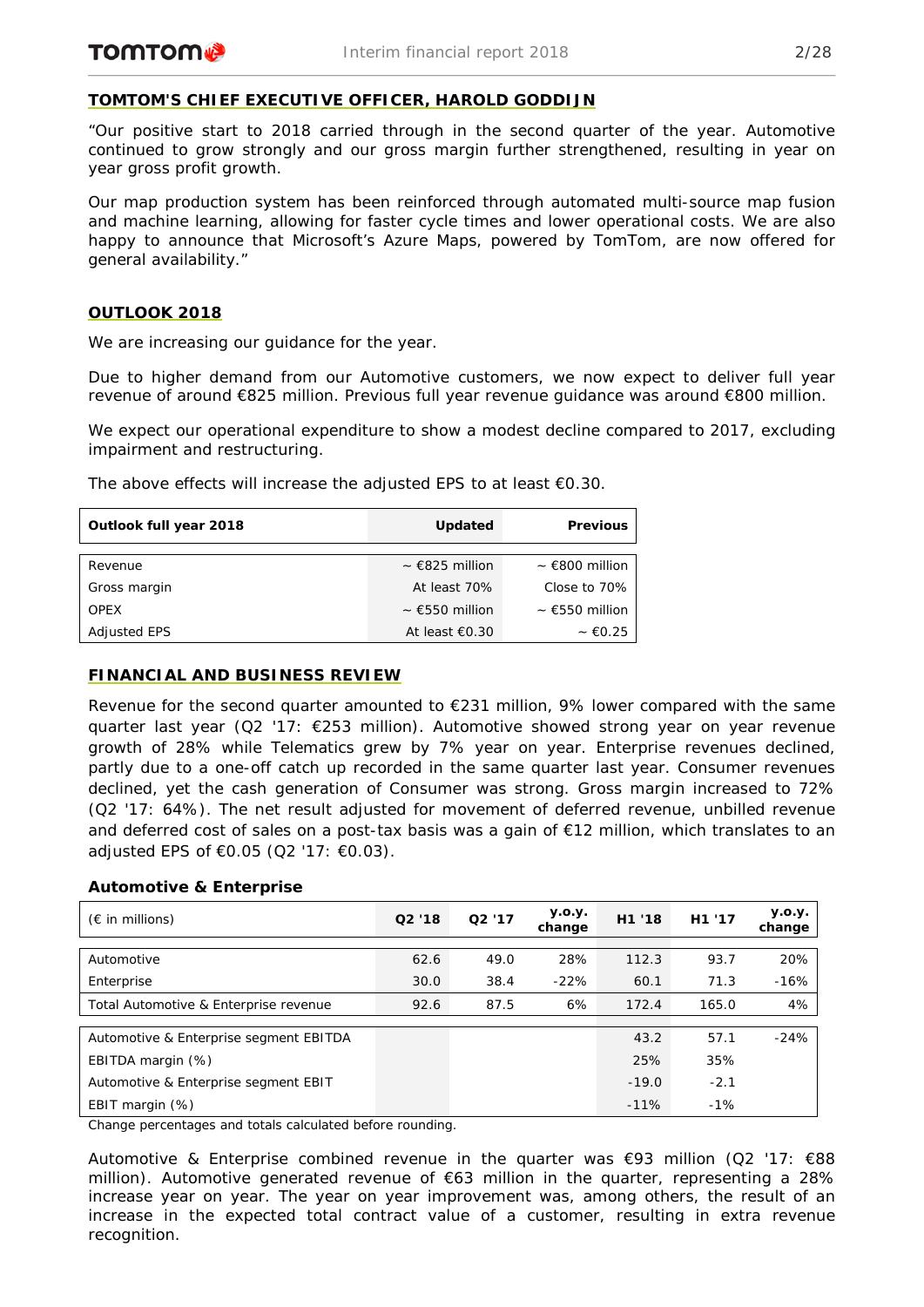Enterprise revenue in Q2 '18 was €30 million compared with €38 million in the same quarter last year. In Q2 '17, there was an adjustment for the recognition of revenue earned in previous quarters for which revenue recognition criteria had previously not been met. This was the main driver of the year-on-year decrease in revenue.

Automotive & Enterprise segment EBITDA for the first half of the year showed a year on year decline due to increased expenditure on content and navigation technologies in order to fulfil customer requirements.

In the quarter, TomTom EV Service won the Best eMobility Product/Service award at the TU-Automotive Awards and the Connectivity & Automation award at the CLEPA Innovation Awards. TomTom EV Service has been developed to assist drivers in making informed decisions about when and where to charge their vehicles, covering more than 45,000 charging stations globally, with real-time availability information.

We also announced several collaborations for our connected car services. Together with Toyota, we launched a new navigation app that can be mirrored to [its](https://www.toyota.com/) vehicles' in-dash screens in Argentina, Brazil and Paraguay. The app combines offline maps with online services, thus reducing user's smartphone data consumption.

We enhanced TomTom On-Street and Off-Street Parking through a collaboration with ParkWhiz, which will allow TomTom access to one of the largest databases of dedicated public parking facilities in the United States and Canada. We will also provide reservation capability, allowing drivers to view, reserve, and pay for parking from the comfort of their vehicle.

In Enterprise, Microsoft's Azure Maps are now offered for general availability. Powered by our Maps APIs, Microsoft's customers will have access to robust mapping capabilities to integrate into their various applications.

Also in the quarter, we announced that our mapping data was chosen by Alteryx, a data science and analytics company, to be integrated in their newly launched analytics platform. In addition, trivago, a global hotel search platform, selected TomTom Online Search API to improve address geocoding in its accommodation database, creating a better user experience.

| Q2'18 | Q2'17 | <b>y.o.y.</b><br>change | H1 '18 | H1 '17 | y.o.y.<br>change |
|-------|-------|-------------------------|--------|--------|------------------|
|       |       |                         |        |        |                  |
| 33.5  | 31.3  | 7%                      | 66.7   | 62.0   | 8%               |
| 10.4  | 9.7   | 7%                      | 20.0   | 18.9   | 5%               |
| 43.9  | 41.0  | 7%                      | 86.7   | 80.9   | 7%               |
|       |       |                         |        |        |                  |
|       |       |                         | 33.1   | 29.4   | 13%              |
|       |       |                         | 38%    | 36%    |                  |
|       |       |                         | 22.5   | 21.3   | 6%               |
|       |       |                         | 26%    | 26%    |                  |
|       |       |                         |        |        |                  |
| 13.3  | 14.0  | $-6%$                   | 13.4   | 14.2   | $-6%$            |
| 848   | 762   | 11%                     | 848    | 762    | 11%              |
|       |       |                         |        |        |                  |

# **Telematics**

*Change percentages and totals calculated before rounding.*

*<sup>1</sup> Other services revenue comprises installation services and separately purchased traffic service and/or map content.*

Telematics revenue for the quarter was  $644$  million, 7% higher compared with the same quarter last year. The recurring subscription revenue for the quarter increased by 7% year on year to €34 million (Q2 '17: €31 million). Monthly revenue per subscription decreased slightly from Q2 '17, mainly due to the mix effect caused by growing aftermarket connected car volumes, which are priced at lower levels compared with the traditional fleet management services.

Telematics H1 '18 segment EBITDA was €33 million, 13% higher compared with H1 '17.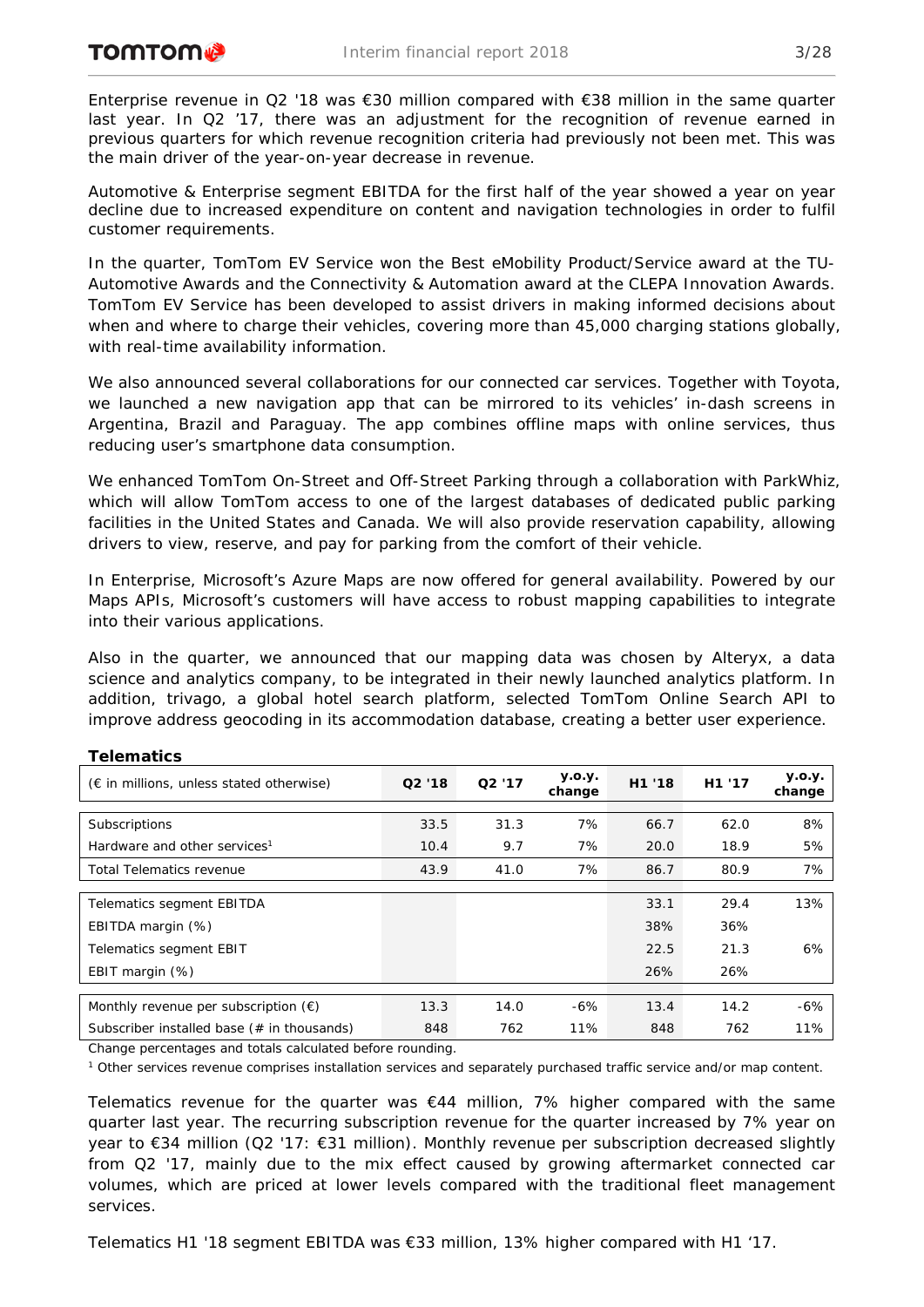**Consumer**

At the end of Q2 '18, Telematics surpassed 848,000 fleet management and connected car subscriptions. This represents a 11% year on year increase, up from 762,000 subscriptions at the end of Q2 '17.

In June, the global consultancy firm Frost & Sullivan named TomTom Telematics as 2018 European fleet telematics company of the year. In its Best Practices Awards programme, it cited the connected car services solutions for leasing and rental companies and the overhauled WEBFLEET fleet management system as the primary reasons for the award.

| $(\epsilon$ in millions) | Q2 '18 | Q2'17 | <b>y.o.y.</b><br>change | H1 '18 | H <sub>1</sub> '17 | <b>y.o.y.</b><br>change |
|--------------------------|--------|-------|-------------------------|--------|--------------------|-------------------------|
| Consumer products        | 83.9   | 111.4 | $-25%$                  | 140.9  | 194.2              | $-27%$                  |
| Automotive hardware      | 11.0   | 13.2  | $-16%$                  | 23.2   | 25.9               | $-11%$                  |
| Total Consumer revenue   | 94.9   | 124.6 | $-24%$                  | 164.1  | 220.2              | $-25%$                  |
|                          |        |       |                         | 35.1   | 1.1                |                         |
| Consumer segment EBITDA  |        |       |                         |        |                    |                         |
| EBITDA margin (%)        |        |       |                         | 21%    | 0%                 |                         |
| Consumer segment EBIT    |        |       |                         | 32.0   | $-3.3$             |                         |
| EBIT margin (%)          |        |       |                         | 20%    | $-2%$              |                         |

*Change percentages and totals calculated before rounding.*

Total Consumer revenue for the quarter was  $\epsilon$ 95 million, a decline of 24% compared with the same quarter last year (Q2 '17:  $\epsilon$ 125 million), following the decline in the PND market and to a lesser extent a decline in Automotive hardware revenue.

Consumer segment EBITDA for H1 '18 showed a sharp increase as a result of the reorganisation performed in the second half of 2017.

#### **Gross margin**

The gross margin for the quarter was 72%, compared with 64% in Q2 '17, reflecting the shift of revenue mix towards higher margin data, software & services revenue.

#### **Operating expenses**

Total operating expenses for the quarter were  $E141$  million,  $E7$  million lower compared with the same quarter last year (Q2 '17:  $\epsilon$ 148 million; excluding an impairment charge of  $\epsilon$ 169 million). The operating expenses for the Consumer segment showed a sharp decline, offset partly by increased investments in our navigation technologies.

### **Depreciation, amortisation and impairment**

Total depreciation and amortisation expenses amounted to  $\epsilon$ 39 million in the quarter, 6% higher compared with the same quarter last year, excluding impairment charges (Q2 '17: €36 million). This increase is caused by higher amortisation of technology and databases derived from the capital expenditures of past years, and an increase in the value of leased assets, driven by the commencement of office leases during the quarter.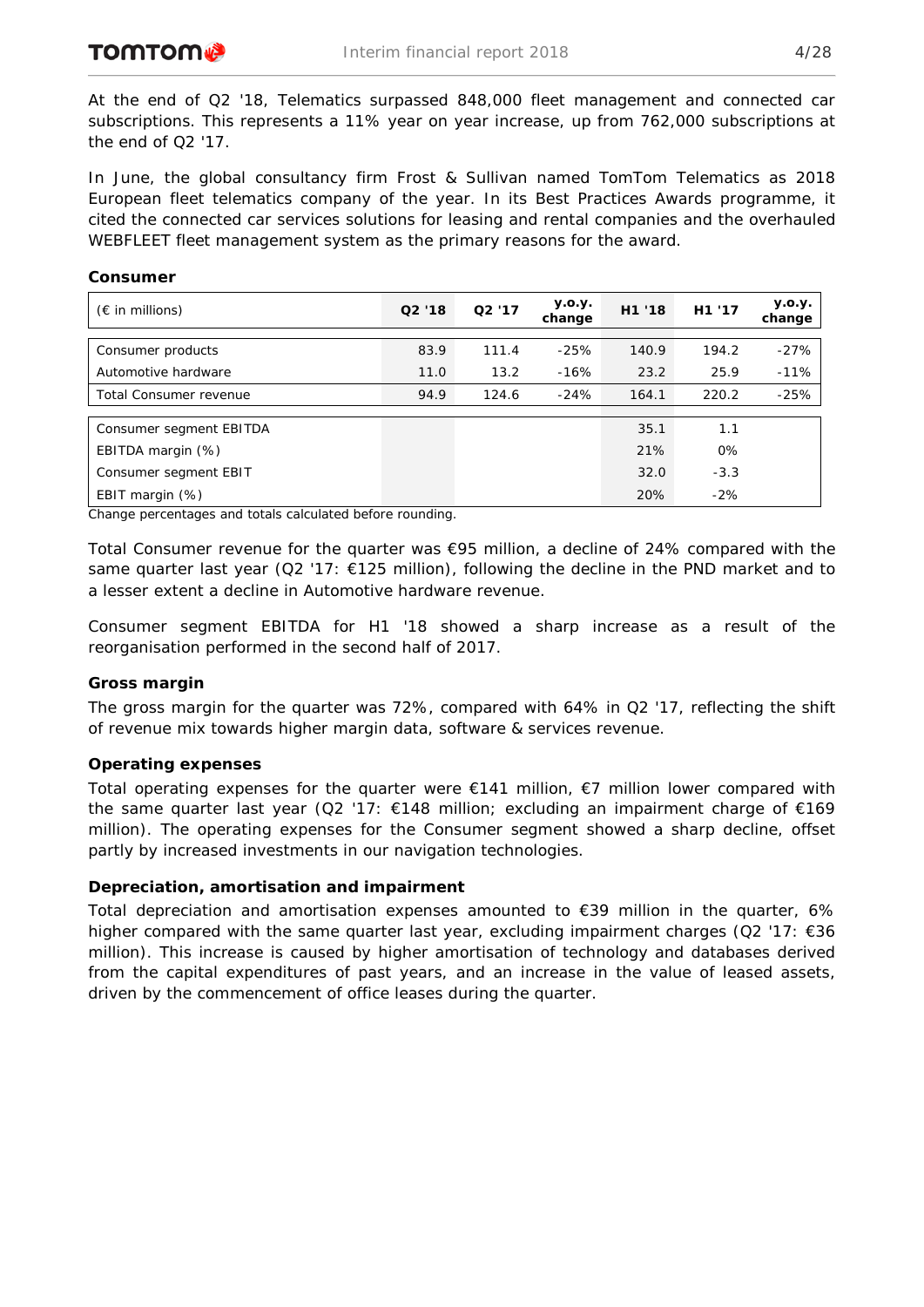

# **FX sensitivity**

| $(\epsilon$ in millions, unless stated otherwise) | Q2'18<br>actual | Q2'18<br>recalculated at<br>Q <sub>2</sub> '17<br>$FX$ rates <sup>1</sup> | H1 '18<br>actual | H1 '18<br>recalculated at<br>H <sub>1</sub> '17<br>$FX$ rates <sup>1</sup> |
|---------------------------------------------------|-----------------|---------------------------------------------------------------------------|------------------|----------------------------------------------------------------------------|
| Revenue                                           | 231.4           | 235.4                                                                     | 423.2            | 431.6                                                                      |
| Gross result                                      | 165.6           | 165.3                                                                     | 299.1            | 297.8                                                                      |
| Gross margin                                      | 72%             | 70%                                                                       | 71%              | 69%                                                                        |
| EBIT                                              | 24.9            | 23.0                                                                      | 31.8             | 26.2                                                                       |
| EBIT margin                                       | 11%             | 10%                                                                       | 8%               | 6%                                                                         |
| FX RATES (IN $\epsilon$ )                         | Q2'18           | Q2'17                                                                     | H1 '18           | H <sub>1</sub> '17                                                         |
| US dollar                                         | 1.20            | 1.09                                                                      | 1.21             | 1.08                                                                       |
| GB pound                                          | 0.88            | 0.85                                                                      | 0.88             | 0.85                                                                       |

*¹The Q2 '18/H1 '18 income and expense in US dollar and GB pound have been converted to euro using Q2 '17 / H1 '17 average exchange rates. All other foreign currencies have not been converted.*

### **Financial income and expenses**

The other financial result for the quarter was a loss of  $E1.9$  million (Q2 '17: gain of  $E1.5$ million), which consisted primarily of foreign exchange losses from the revaluation of monetary balance sheet items.

## **Income tax**

The net income tax expense for the quarter was €3.2 million compared with €3.0 million in Q2 '17.

| $(\epsilon$ in millions, unless stated otherwise)                  | Q2 '18  | Q <sub>2</sub> '17 | <b>y.o.y.</b><br>change | H1 '18 | H <sub>1</sub> '17 | <b>y.o.y.</b><br>change |
|--------------------------------------------------------------------|---------|--------------------|-------------------------|--------|--------------------|-------------------------|
|                                                                    |         |                    |                         |        |                    |                         |
| Net result                                                         | 19.8    | $-156.4$           |                         | 26.2   | $-158.5$           |                         |
| Net result attributed to equity holders                            | 19.9    | $-156.2$           |                         | 26.3   | $-158.4$           |                         |
| Movement of deferred revenue, unbilled revenue<br>and deferred CoS | $-10.7$ | $-7.0$             | 51%                     | 10.5   | $-12.8$            |                         |
| Tax effect on movement                                             | 2.5     | 1.5                | 61%                     | $-2.4$ | 2.8                |                         |
| Impairments                                                        |         | 168.7              |                         |        | 168.7              |                         |
| Adjusted net result                                                | 11.7    | 7.0                | 67%                     | 34.3   | 0.2                |                         |
|                                                                    |         |                    |                         |        |                    |                         |
| Adjusted EPS, $\epsilon$ fully diluted                             | 0.05    | 0.03               | 70%                     | 0.15   | 0.00               |                         |

### **Adjusted net result and adjusted EPS**

*Change amounts and totals calculated before rounding.*

The net result for the quarter was a profit of  $\epsilon$ 19.8 million compared with a loss of  $\epsilon$ 156.4 million in Q2 '17. The net result adjusted for movement of deferred revenue, unbilled revenue and deferred cost of sales on a post-tax basis was a profit of €11.7 million compared with a profit of €7.0 million in Q2 '17.

Adjusted EPS for the quarter was  $\epsilon$ 0.05 compared with  $\epsilon$ 0.03 in the same quarter last year.

*Net movement of deferred and unbilled revenues and deferred cost of sales per segment* 

| $(\epsilon$ in millions) | Q2'18   | Q2'17   | H1'18   | H1'17   |
|--------------------------|---------|---------|---------|---------|
| Automotive               | 8.4     | 12.3    | 36.4    | 22.3    |
| Enterprise               | $-15.0$ | $-16.0$ | $-15.7$ | $-26.9$ |
| <b>Telematics</b>        | $-0.3$  | $-1.5$  | $-0.8$  | $-1.0$  |
| Consumer                 | $-3.8$  | $-1.9$  | $-9.4$  | $-7.2$  |
| Total                    | $-10.7$ | $-7.0$  | 10.5    | $-12.8$ |

*Totals calculated before rounding.*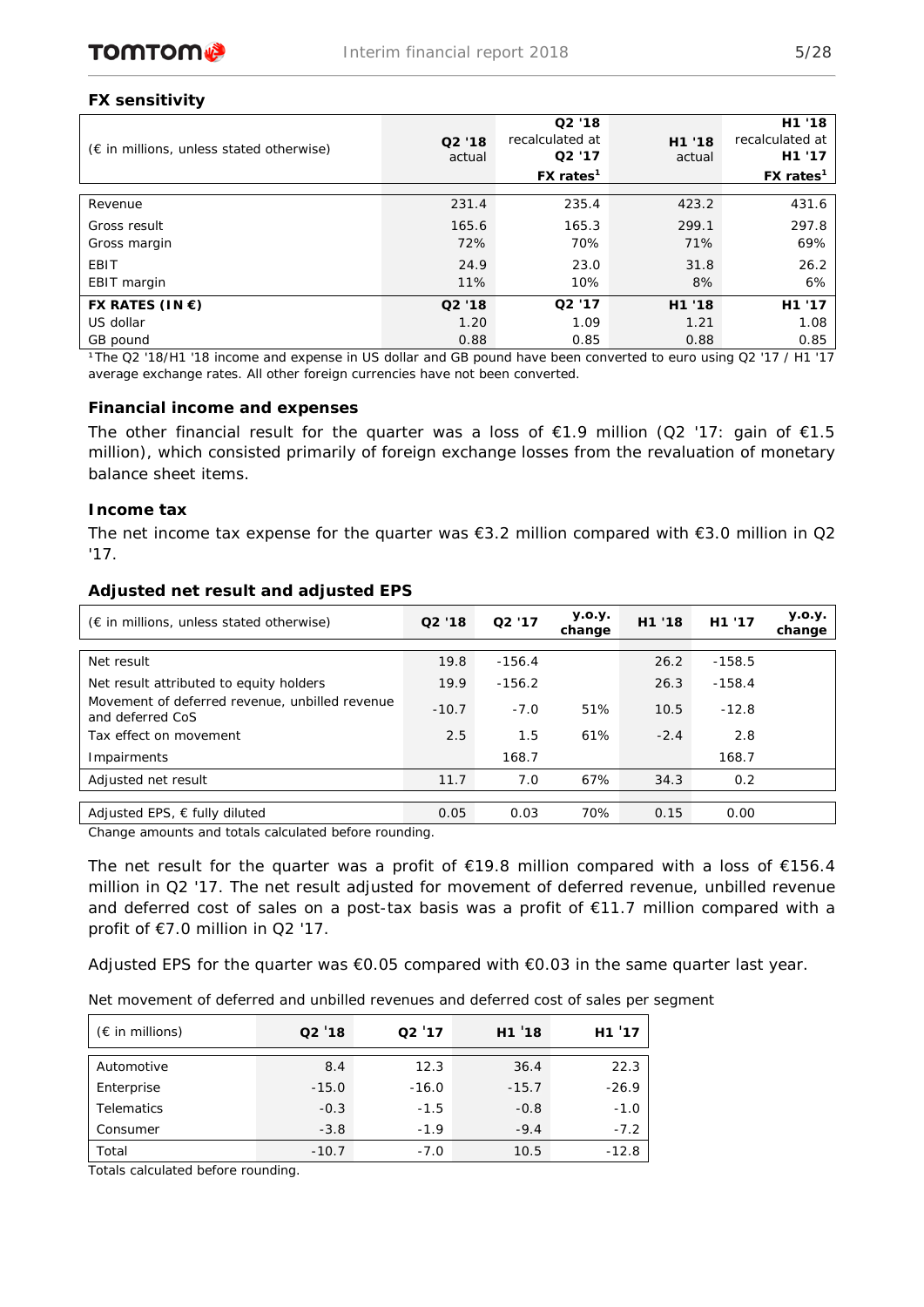# **Balance sheet**

Trade receivables were €119 million in Q2 '18 compared with €135 million at the end of Q2 '17. The inventory level at the end of the quarter was  $€34$  million, compared with  $€54$  million at the end of the same quarter last year.

Current liabilities excluding deferred revenue were €237 million compared with €263 million at the end of Q2 '17.

Deferred revenue was €277 million at the end of Q2 '18, compared with €240 million at the end of the same quarter last year. The year on year increase reflects the increased deferred revenue position related to Automotive contracts with upfront payments for multi-year service offerings.

*Deferred revenue balance by segment*

| $(\epsilon$ in millions) | 30 Jun 2018 | 30 Jun 2017 |
|--------------------------|-------------|-------------|
| Automotive               | 136.1       | 71.5        |
| Enterprise               | 4.4         | 9.2         |
| <b>Telematics</b>        | 29.8        | 32.4        |
| Consumer                 | 106.8       | 126.5       |
| Total                    | 277.1       | 239.6       |

*Totals calculated before rounding.*

On 30 June 2018, the group had no outstanding bank borrowings and reported a cash position of €155 million (Q2 '17: net cash of €82 million).

# **Cash flow**

The cash flow from operating activities for the quarter was  $\epsilon$ 53 million compared with  $\epsilon$ 29 million in Q2 '17. The year on year increase was mainly driven by the higher EBITDA and lower working capital utilisation in Q2 2018.

The cash flow used in investing activities for the quarter was  $\epsilon$ 25 million, with the vast majority of our investments related to map content and various technology platforms needed to support growth in Automotive and Enterprise.

| $(\epsilon$ in millions) | Q2'18 | Q2'17 | y.o.y.<br>change | H1 '18 | H <sub>1</sub> '17 | <b>y.o.y.</b><br>change |
|--------------------------|-------|-------|------------------|--------|--------------------|-------------------------|
|                          |       |       |                  |        |                    |                         |
| Map content              | 7.1   | 8.6   | $-17%$           | 13.2   | 14.0               | $-6%$                   |
| Mapmaking platform       | 10.7  | 8.8   | 22%              | 20.5   | 16.1               | 27%                     |
| <b>Telematics</b>        | 2.9   | 3.6   | $-20%$           | 4.6    | 7.9                | $-42%$                  |
| Other                    | 3.9   | 8.4   | -54%             | 8.7    | 16.2               | $-46%$                  |
| Total                    | 24.6  | 29.4  | $-16%$           | 46.9   | 54.3               | $-13%$                  |

*CAPEX (excluding acquisitions)*

*Change percentages and totals calculated before rounding.*

The cash flow used in financing activities for the quarter was an outflow of  $\epsilon$ 2.7 million (Q2 '17: inflow of €2.2 million). In the quarter, 0.4 million options were exercised (Q2 '17: 1.8 million options) related to our long-term employee incentive programmes, resulting in a €2.0 million cash inflow (Q2 '17: €8.8 million).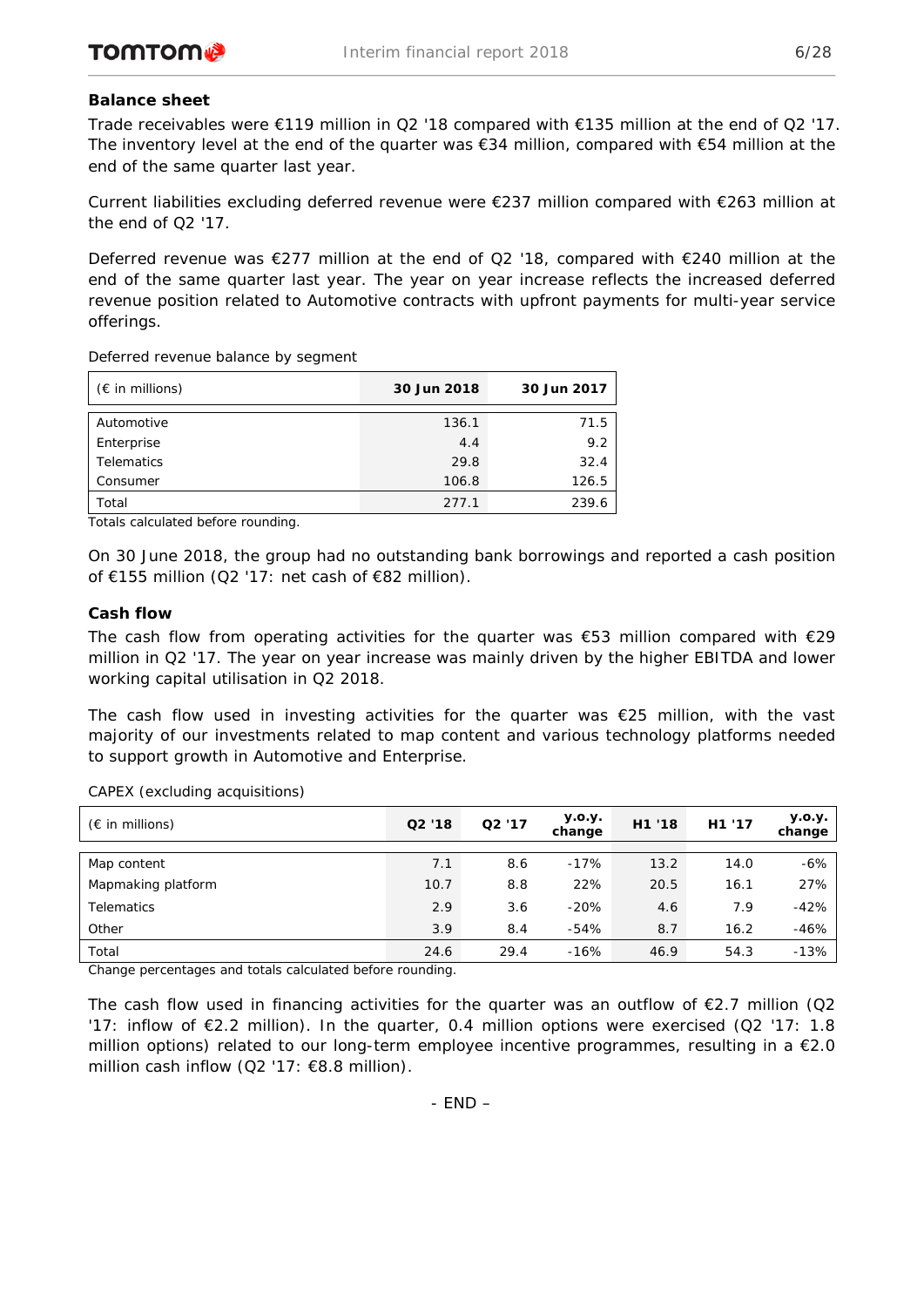# **TomTom NV**

**Interim Financial Report**

**30 June 2018**

**(Unaudited)**

## **Contents:**

Semi-annual financial report Consolidated condensed statement of income Consolidated condensed statement of comprehensive income Consolidated condensed balance sheet Consolidated condensed statements of cash flows Consolidated condensed statement of changes in equity Notes to the consolidated interim financial statements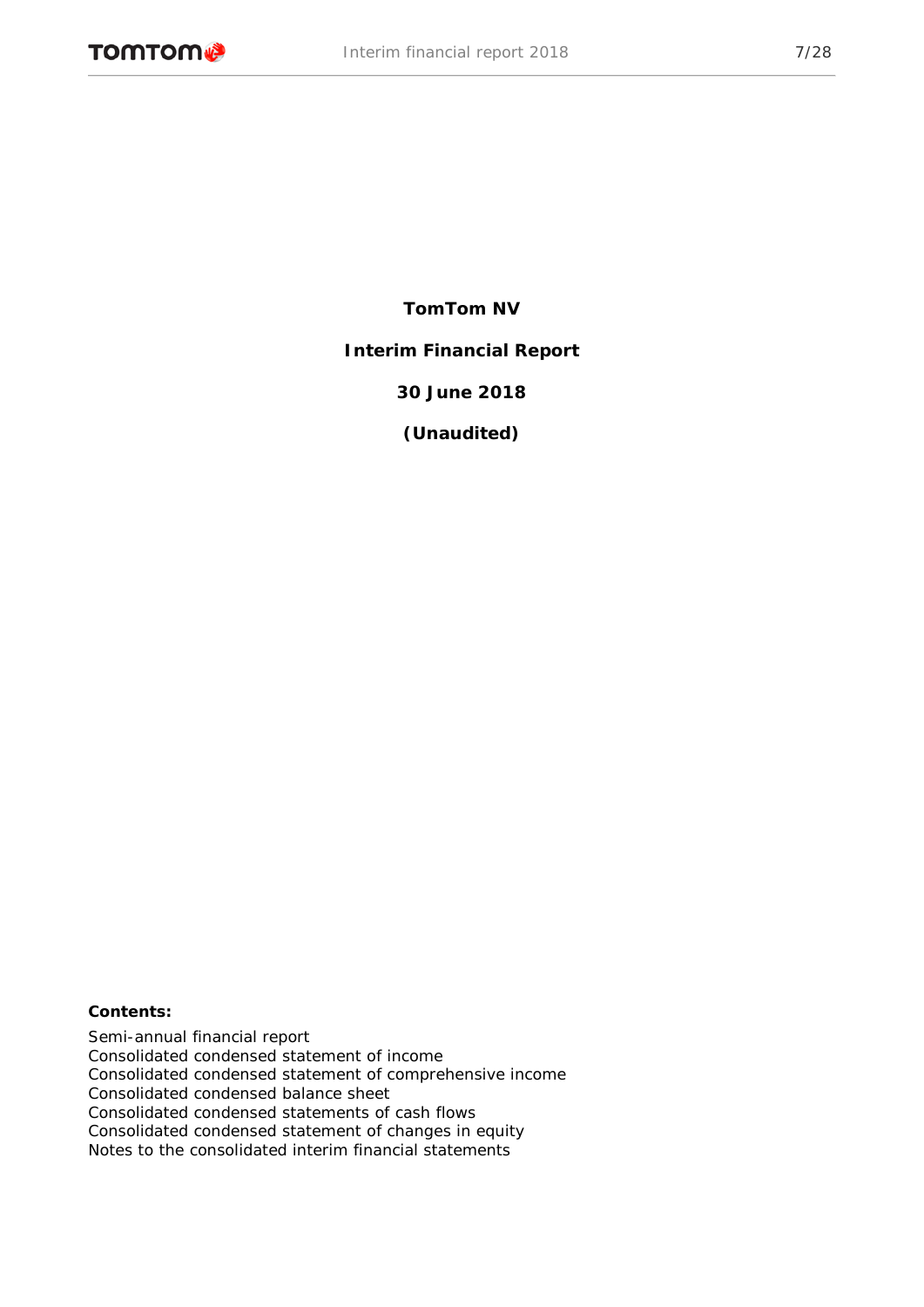# **Semi-annual financial report**

# **Introduction**

TomTom NV (the 'company') and its subsidiaries (together referred to as 'the group') is the world's leading provider of location and navigation solutions. TomTom has more than 4,700 employees (FTE) working in its offices across all continents. The commercial activities of the group are carried out through four segments – Automotive, Enterprise, Telematics and Consumer. Automotive and Enterprise provide maps, traffic information and navigation software to business customers in different market segments. Automotive serves automotive customers (mainly OEMs and Tier1 head unit vendors) while Enterprise serves a wide range of non-Automotive customers. Telematics provides a wide range of telematics services and related products to fleet owners including sale and/or rental of hardware products associated with those services. Consumer generates revenue mainly from the sale of consumer electronics devices, such as PNDs.

# **Market and TomTom outlook 2018**

Within the Automotive & Enterprise business we aim to grow through technology leadership in mapmaking information systems, traffic and navigation software. To achieve market leadership, we will invest in automation, modularity and industry standard interfaces. We are targeting new growth opportunities in ADAS and Autonomous Driving, investing in our HD map and RoadDNA technologies. Our Telematics business strategy is to continue to profitably grow our fleet management business and to diversify to other Connected Car services such as vehicle leasing. Our Consumer business is aimed at maximising cash flows from our traditional portable navigation category.

We are updating our guidance for the year. Due to higher demand from our Automotive customers, we now expect to deliver full year revenue of around €825 million and an adjusted EPS of at least €0.30.

## **Financial review for the six-month period ended 30 June 2018**

In the first half of 2018, the group generated revenue of €423 million, which is €43 million less compared with €466 million in the same period of 2017. Our year on year revenue development reflects growth in Automotive and Telematics revenue offset by the revenue decline in Consumer and Enterprise. The group's gross margin for H1 '18 was 71% (H1 '17: 64%). Our operating result for H1 '18 was a gain of €32 million compared with a loss of €156 million in the same period last year as we recorded an impairment charge of €169 million on the goodwill of our Consumer segment.

## **Revenue**

Automotive & Enterprise generated revenue of  $\epsilon$ 172 million in H1 '18, an increase of 4% compared with €165 million in H1 '17. Automotive generated revenue of €112 million in H1 '18, an increase of 20% compared with €94 million in H1 '17. Enterprise revenue in H1 '18 was €60 million compared with €71 million in H1 '17. This decrease results mainly from the recognition of revenue in H1 '17 as a catch-up of revenue for which the revenue recognition criteria were not yet fulfilled in earlier quarters.

Telematics revenue increased by 7% year on year from €81 million in H1 '17 to €87 million in H1 '18. The increase was mainly driven by growing recurring service revenue.

Consumer revenue for H1 '18 declined year on year by 25% to  $\epsilon$ 164 million, driven by a reduction in the consumer sports business and a declining PND market in line with expectations.

## **Gross result**

The gross profit for H1 '18 was €299 million, an increase of €3 million compared with the same period last year (H1 '17: €296 million). The gross margin in H1 '18 was 71% compared with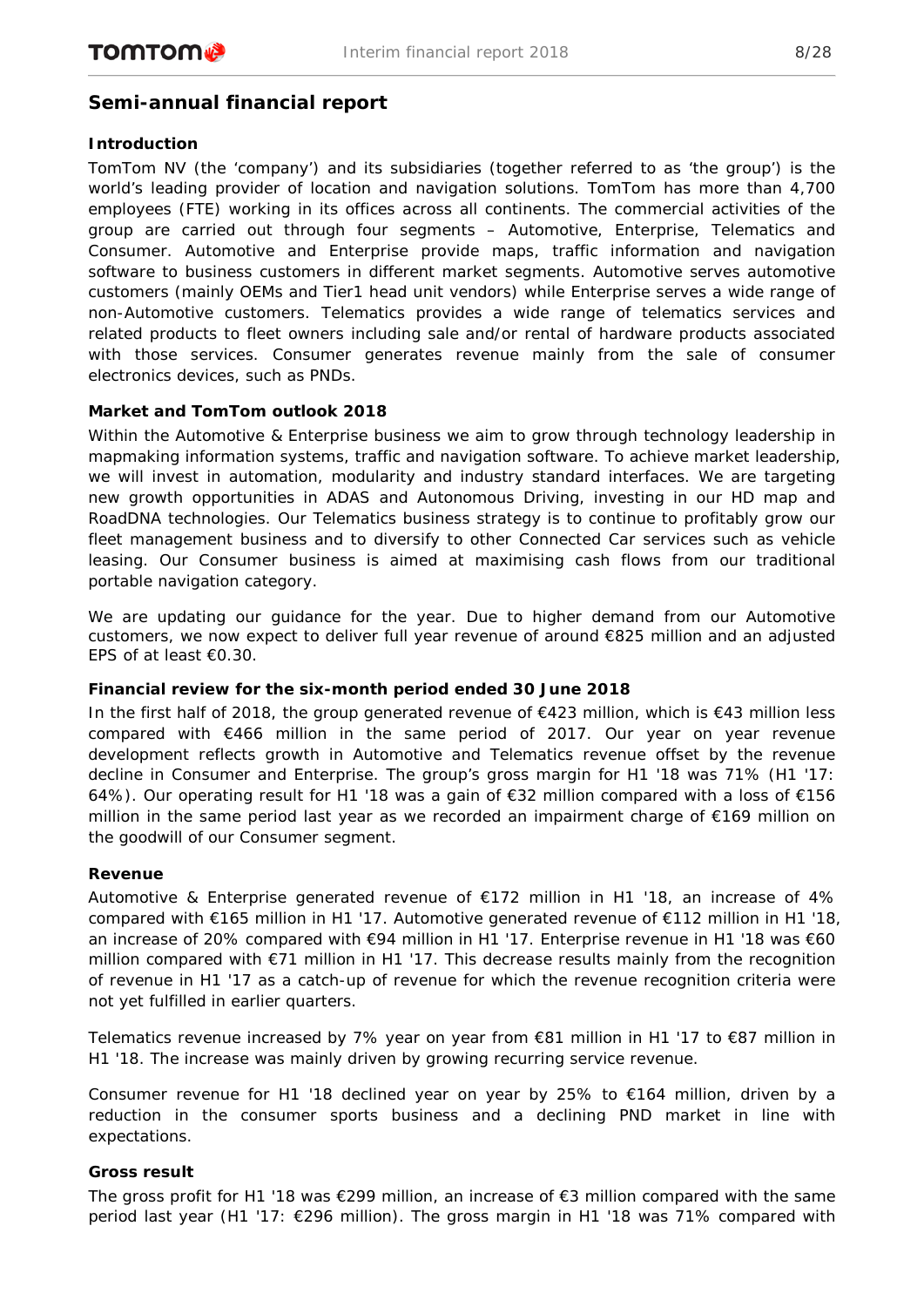64% in H1 '17, reflecting the shift of our revenue mix towards higher margin data, software & services revenue.

# **Operating expenses**

Operating expenses in H1 '18 were  $\epsilon$ 267 million compared with  $\epsilon$ 283 million in H1 '17 (excluding the 2017 impairment charge). Operating expenses decreased by €16 million year on year, mainly due to lower marketing expenses.

# **Operating result**

The operating result for H1 '18 was a profit of €32 million compared with a loss of €156 million in H1 '17 as a result of the impairment charge recorded in H1 '17.

# **Financial result**

The group recorded €0.4 million net interest expense in H1 '18 compared with €1.0 million in the same period in 2017. The other financial result in H1 '18 was a loss of €0.2 million versus a gain of €1.9 million in H1 '17, mainly driven by a gain on foreign exchange revaluation of our monetary balance sheet items in the prior year.

# **Income taxes**

In H1 '18, the group recorded an income tax expense of €5.2 million versus €3.8 million in the same period last year.

# **Cash flow**

The cash flow from operating activities was €85 million, an increase of €58 million compared to the same period last year. The increase is mainly due to lower working capital utilisation in H1 '18 and improved results.

Excluding acquisition-related cash flows and dividends received, the cash flow used in investing activities during H1 '18 was €47 million, a decrease of €7 million compared with €54 million in the same period last year.

The cash flow from financing activities includes a cash inflow of  $E$ 2.7 million from the exercise of 0.5 million options related to our long-term employee incentive programmes during H1 '18.

# **Related party transactions**

For related party transactions please refer to note 11 of our interim financial report.

# **Principal risks and uncertainties H1 2018**

The group risks mentioned in the group Risk Profile section of TomTom's 2017 Annual Report are still relevant and deemed incorporated and repeated in this report by reference.

# **Responsibility statement**

With reference to the statement within the meaning of article 5:25d (2c) of the Financial Supervision Act, the Management Board hereby declares that, to the best of their knowledge:

- the interim financial statements prepared in accordance with IAS 34, "Interim Financial Reporting", give a true and fair view of the assets, liabilities, financial position, profit or loss of the company and the undertakings included in the consolidation taken as a whole; and
- the interim Management Board report gives a fair review of the information required pursuant to section 5:25d(8)/(9) of the Financial Supervision Act.

Amsterdam, 17 July 2018

# **The Management Board**

Harold Goddijn / Chief Executive Officer Taco Titulaer / Chief Financial Officer Alain De Taeye / Member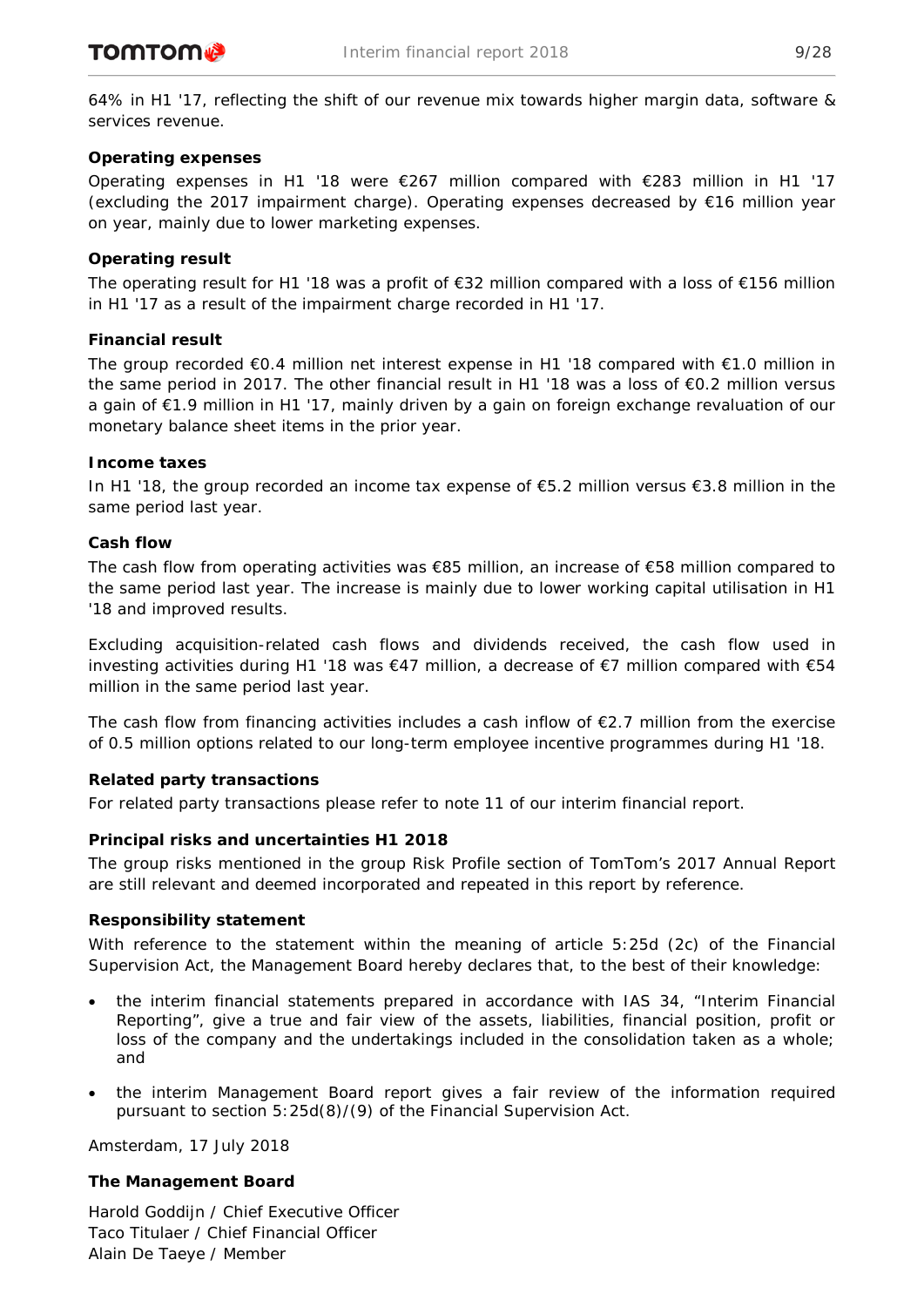# **Consolidated condensed statement of income**

| $(\epsilon$ in thousands)                                 | Q <sub>2</sub> '18<br><b>Unaudited</b> | Q2 '17<br><b>Unaudited</b><br>Restated | H1 '18<br><b>Unaudited</b> | H1 '17<br><b>Unaudited</b><br>Restated |
|-----------------------------------------------------------|----------------------------------------|----------------------------------------|----------------------------|----------------------------------------|
|                                                           |                                        |                                        |                            |                                        |
| Revenue                                                   | 231,382                                | 253,014                                | 423,161                    | 466,048                                |
| Cost of sales                                             | 65,814                                 | 90,397                                 | 124,066                    | 169,955                                |
| Gross result                                              | 165,568                                | 162,617                                | 299,095                    | 296,093                                |
|                                                           |                                        |                                        |                            |                                        |
| Research and development expenses                         | 54,909                                 | 53,539                                 | 102,859                    | 103,765                                |
| Amortisation of technology and databases                  | 26,402                                 | 24,373                                 | 50,473                     | 46,802                                 |
| Marketing expenses                                        | 9,430                                  | 19,523                                 | 17,610                     | 32,299                                 |
| Selling, general and administrative expenses              | 49,937                                 | 50,956                                 | 96,377                     | 100,527                                |
| Impairment charge                                         | 0                                      | 168,687                                | 0                          | 168,687                                |
| <b>Total operating expenses</b>                           | 140,678                                | 317,078                                | 267,319                    | 452,080                                |
| <b>Operating result</b>                                   | 24,890                                 | $-154,461$                             | 31,776                     | -155,987                               |
|                                                           |                                        |                                        |                            |                                        |
| Interest result                                           | $-27$                                  | $-554$                                 | $-444$                     | $-983$                                 |
| Other financial result                                    | $-1,947$                               | 1,458                                  | $-227$                     | 1,856                                  |
| Result of associates                                      | 111                                    | 228                                    | 275                        | 353                                    |
| <b>Result before tax</b>                                  | 23,027                                 | $-153,329$                             | 31,380                     | $-154,761$                             |
|                                                           |                                        |                                        |                            |                                        |
| Income tax (expense)                                      | $-3,239$                               | $-3,028$                               | $-5,205$                   | $-3,786$                               |
| Net result                                                | 19,788                                 | $-156,357$                             | 26,175                     | -158,547                               |
|                                                           |                                        |                                        |                            |                                        |
| Net result attributable to:                               | 19,873                                 | $-156,203$                             | 26,272                     | $-158,447$                             |
| Equity holders of the parent<br>Non-controlling interests | $-85$                                  | $-154$                                 | $-97$                      | $-100$                                 |
| Net result                                                | 19,788                                 | $-156,357$                             | 26,175                     | -158,547                               |
|                                                           |                                        |                                        |                            |                                        |
| Earnings per share (in $\epsilon$ ):                      |                                        |                                        |                            |                                        |
| EPS, $\epsilon$ basic                                     | 0.09                                   | $-0.67$                                | 0.11                       | $-0.68$                                |
| EPS, $\in$ diluted <sup>1</sup>                           | 0.09                                   | $-0.67$                                | 0.11                       | $-0.68$                                |
|                                                           |                                        |                                        |                            |                                        |
| Basic number of shares (in thousands)                     | 230,836                                | 234,417                                | 230,615                    | 233,749                                |
| Diluted number of shares (in thousands)                   | 232,897                                | 238,124                                | 232,774                    | 237,520                                |

<span id="page-9-0"></span> $1$  In 2017, no additional shares from assumed conversion are taken into account as the effect would be anti-dilutive.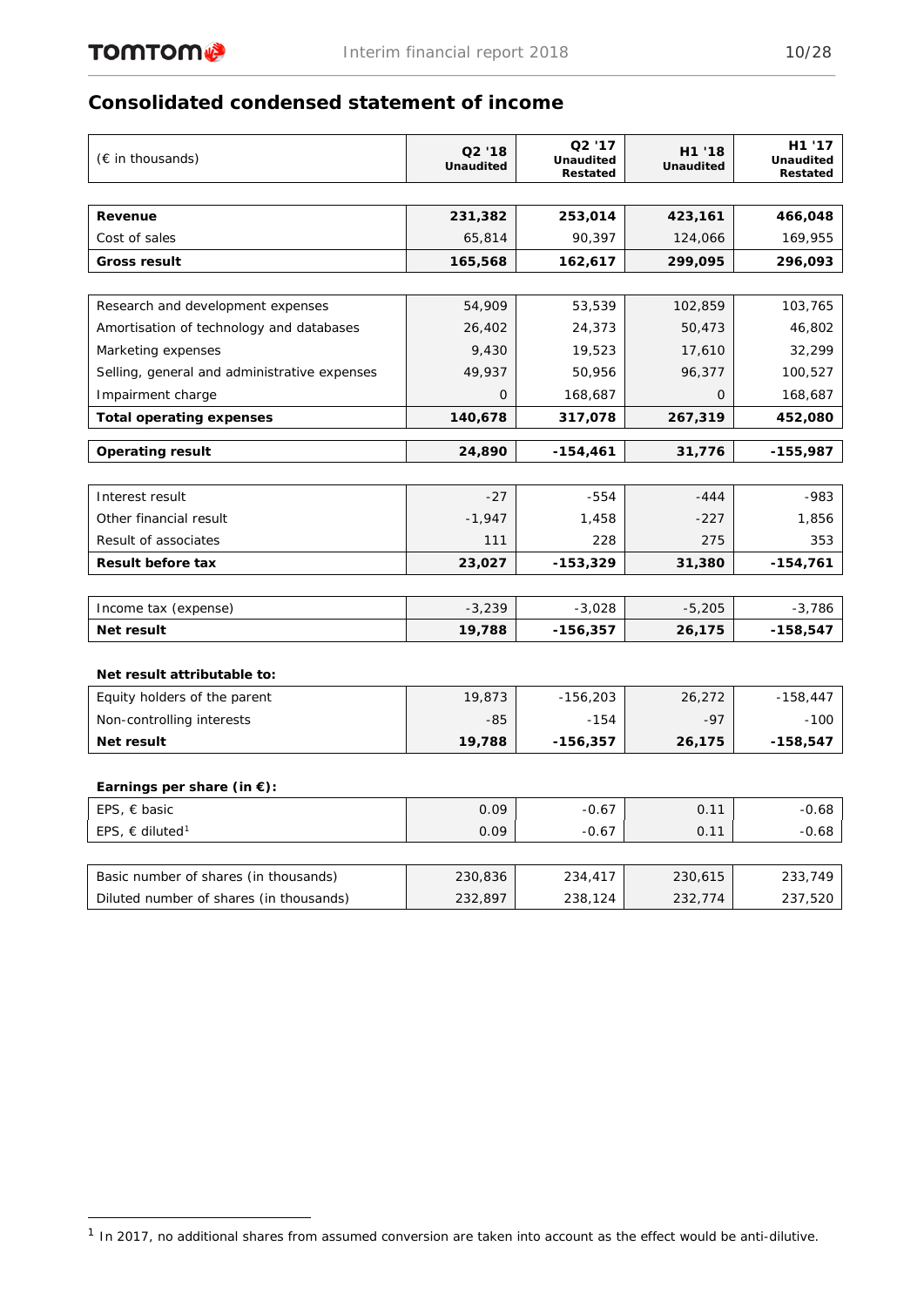# **Consolidated condensed statement of comprehensive income**

| $(\epsilon$ in thousands)                                         | Q2'18<br><b>Unaudited</b> | Q <sub>2</sub> '17<br><b>Unaudited</b><br>Restated | H1 '18<br><b>Unaudited</b> | H1 '17<br><b>Unaudited</b><br>Restated |  |  |  |
|-------------------------------------------------------------------|---------------------------|----------------------------------------------------|----------------------------|----------------------------------------|--|--|--|
| Net result                                                        | 19,788                    | $-156,357$                                         | 26,175                     | $-158,547$                             |  |  |  |
|                                                                   |                           |                                                    |                            |                                        |  |  |  |
| Other comprehensive income:                                       |                           |                                                    |                            |                                        |  |  |  |
| Items that may be subsequently reclassified to<br>profit or loss: |                           |                                                    |                            |                                        |  |  |  |
| Currency translation differences                                  | 1,302                     | $-6,454$                                           | $-2,683$                   | $-4,229$                               |  |  |  |
| Other comprehensive income for the period                         | 1,302                     | $-6,454$                                           | $-2,683$                   | $-4,229$                               |  |  |  |
| Total comprehensive income for the period                         | 21,090                    | $-162,811$                                         | 23,492                     | -162,776                               |  |  |  |
| Attributable to:                                                  |                           |                                                    |                            |                                        |  |  |  |
| Equity holders of the parent                                      | 21,361                    | $-162,621$                                         | 23,784                     | $-162,632$                             |  |  |  |
| Non-controlling interests                                         | $-271$                    | $-190$                                             | $-292$                     | $-144$                                 |  |  |  |
| Total comprehensive income for the period                         | 21,090                    | $-162,811$                                         | 23,492                     | $-162,776$                             |  |  |  |

*The items in the statement above are presented net of tax.*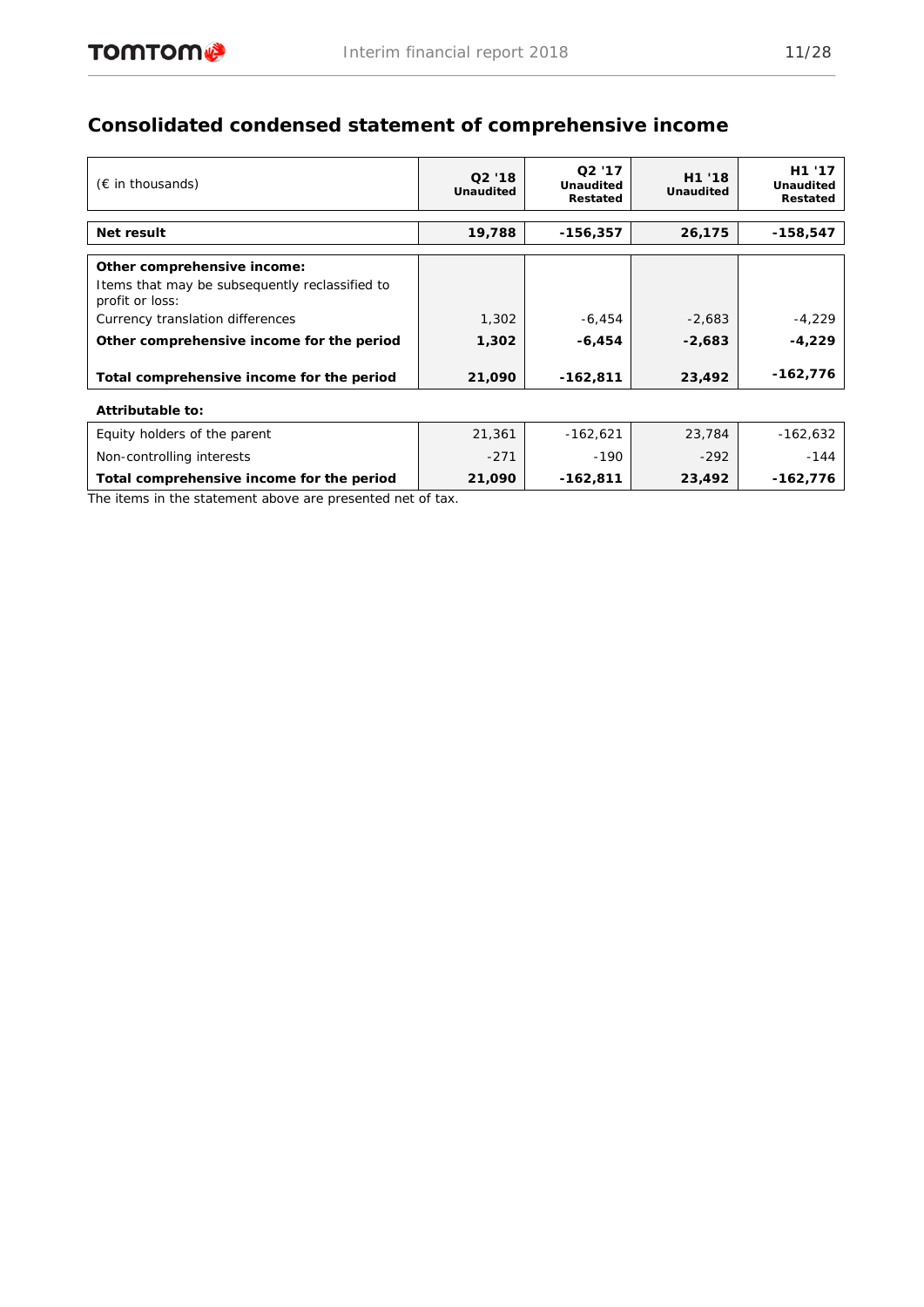# **Consolidated condensed balance sheet**

| (€ in thousands)                                    | 30 June 2018<br><b>Unaudited</b> | 31 December $20171$<br>Audited<br>Restated |
|-----------------------------------------------------|----------------------------------|--------------------------------------------|
| Goodwill                                            | 255,451                          | 256,319                                    |
| Other intangible assets                             | 693,202                          | 718,397                                    |
| Property, plant and equipment                       | 34,894                           | 33,621                                     |
| Lease assets                                        | 41,402                           | 45,689                                     |
| Contract related assets                             | 6,317                            | 8,657                                      |
| Deferred tax assets                                 | 6,356                            | 7,453                                      |
| Investments in associates                           | 4,414                            | 4,223                                      |
| Total non-current assets                            | 1,042,036                        | 1,074,359                                  |
| Inventories                                         | 33,742                           | 31,609                                     |
| Contract related assets                             | 44,690                           | 31,461                                     |
| Trade receivables                                   | 118,939                          | 114,254                                    |
| Other receivables and prepayments                   | 26,197                           | 26,066                                     |
| Other financial assets                              | 966                              | $\Omega$                                   |
| Cash and cash equivalents                           | 155,292                          | 120,850                                    |
| <b>Total current assets</b>                         | 379,826                          | 324,240                                    |
| <b>Total assets</b>                                 | 1,421,862                        | 1,398,599                                  |
| Share capital                                       | 47,064                           | 47,064                                     |
| Share premium                                       | 1,066,848                        | 1,068,149                                  |
| Treasury shares                                     | $-39,940$                        | $-48,790$                                  |
| Other reserves                                      | 243,034                          | 263,164                                    |
| Accumulated deficit                                 | $-568,160$                       | $-609,993$                                 |
| Equity attributable to equity holders of the parent | 748,846                          | 719,594                                    |
| Non-controlling interests                           | 2,027                            | 2,308                                      |
| <b>Total equity</b>                                 | 750,873                          | 721,902                                    |
| Lease liability                                     | 31,448                           | 33,172                                     |
| Deferred tax liability                              | 84,076                           | 85,804                                     |
| Provisions                                          | 41,593                           | 43,727                                     |
| Deferred revenue                                    | 162,076                          | 148,058                                    |
| <b>Total non-current liabilities</b>                | 319,193                          | 310,761                                    |
| Trade payables                                      | 56,420                           | 51,441                                     |
| Income taxes                                        | 1,425                            | 1,702                                      |
| Other taxes and social security                     | 10,675                           | 7,025                                      |
| Lease liability                                     | 13,426                           | 15,006                                     |
| Provisions                                          | 34,914                           | 37,173                                     |
| Deferred revenue                                    | 115,031                          | 113,246                                    |
| Other contract related liabilities                  | 57,845                           | 64,380                                     |
| Accruals and other liabilities                      | 62,060                           | 75,963                                     |
| <b>Total current liabilities</b>                    | 351,796                          | 365,936                                    |
| <b>Total equity and liabilities</b>                 | 1,421,862                        | 1,398,599                                  |

<span id="page-11-0"></span> $1$  Certain balance sheet items have been reclassified to conform with current year's presentation.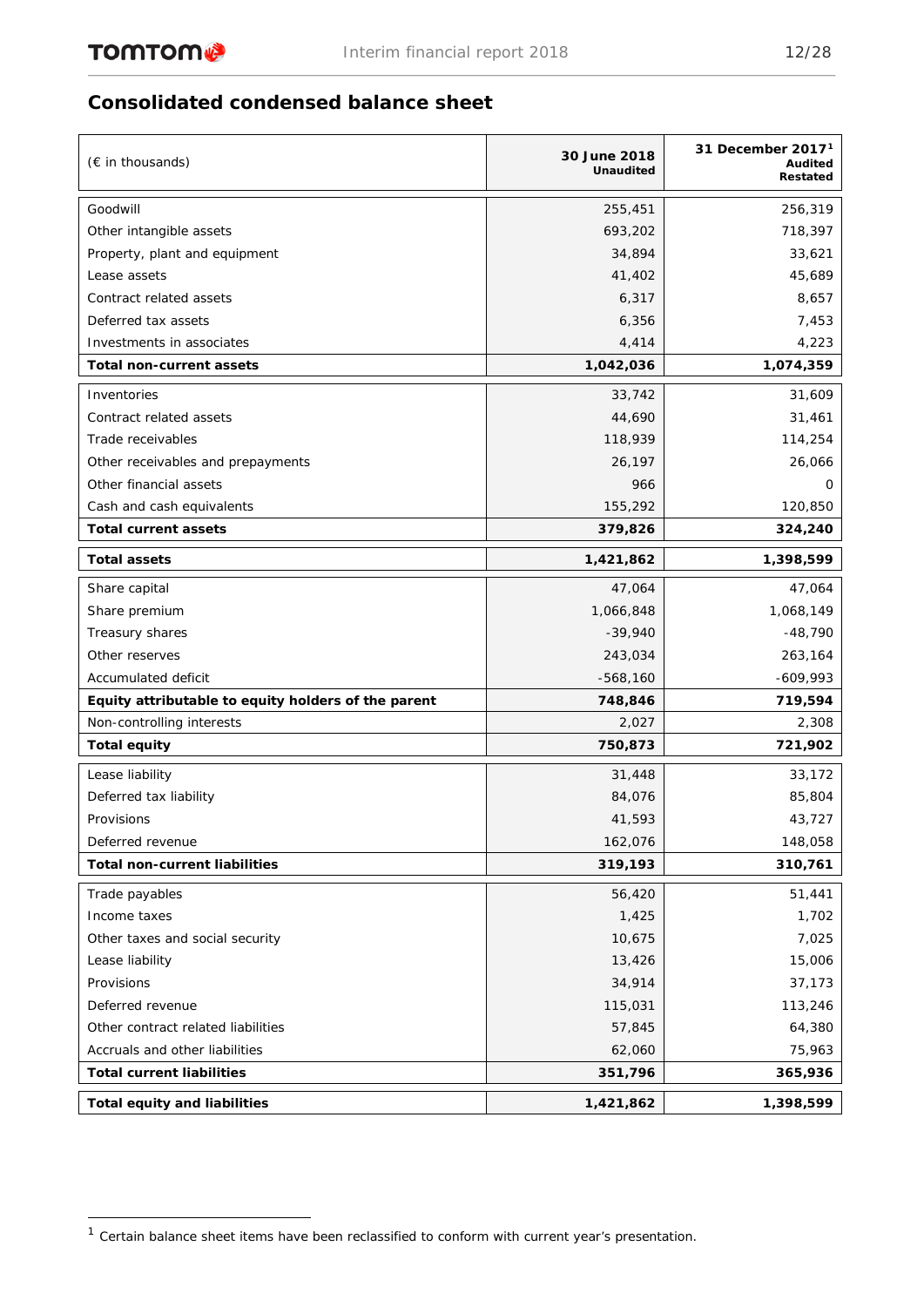# **Consolidated condensed statements of cash flows**

| (€ in thousands)                                                     | Q2 '18<br><b>Unaudited</b> | Q2 '17<br><b>Unaudited</b><br>Restated | H1 '18<br><b>Unaudited</b> | H1 '17<br><b>Unaudited</b><br>Restated |
|----------------------------------------------------------------------|----------------------------|----------------------------------------|----------------------------|----------------------------------------|
|                                                                      | 24,890                     | $-154,461$                             | 31,776                     | $-155,987$                             |
| Operating result<br>Financial (losses) / gains                       | $-1,421$                   | $-1,519$                               | $-1,674$                   | 397                                    |
| Depreciation, amortisation and impairment                            | 38,515                     | 204,853                                | 75,868                     | 240,389                                |
| Change in provisions                                                 | $-4,136$                   | $-2,969$                               | $-8,694$                   | $-8,270$                               |
| Equity-settled stock compensation expenses                           | 1,358                      | 2,635                                  | 2,944                      | 4,402                                  |
| Changes in working capital:                                          |                            |                                        |                            |                                        |
| Change in inventories                                                | 4,196                      | 7,750                                  | 4,916                      | $-502$                                 |
| Change in receivables and prepayments                                | $-20,366$                  | $-24,336$                              | $-17,075$                  | $-37,143$                              |
| Change in liabilities (excluding provisions) <sup>1</sup>            | 11,604                     | 367                                    | 2,566                      | -10,138                                |
| Cash generated from operations                                       | 54,640                     | 32,320                                 | 90,627                     | 33,148                                 |
|                                                                      |                            |                                        |                            |                                        |
| Interest received                                                    | 100                        | 44                                     | 210                        | 151                                    |
| Interest (paid)                                                      | $-126$                     | $-512$                                 | $-570$                     | -966                                   |
| Corporate income taxes (paid)                                        | $-1,687$                   | $-3,163$                               | $-4,982$                   | $-5,232$                               |
| Cash flows from operating activities                                 | 52,927                     | 28,689                                 | 85,285                     | 27,101                                 |
|                                                                      |                            |                                        |                            |                                        |
| Investments in intangible assets                                     | $-18,391$                  | $-25,121$                              | $-37,206$                  | $-46,901$                              |
| Investments in property, plant and equipment                         | $-6,196$                   | $-4,255$                               | $-9,735$                   | $-7,358$                               |
| Acquisition of subsidiaries and other businesses                     | 0                          | 0                                      | 0                          | $-24,493$                              |
| Dividends received                                                   | $\mathbf 0$                | 0                                      | 75                         | 0                                      |
| Cash flows from investing activities                                 | $-24,587$                  | $-29,376$                              | $-46,866$                  | -78,752                                |
|                                                                      |                            |                                        |                            |                                        |
| Change in utilisation of credit facility                             | $\mathbf 0$                | $-2,000$                               | $\mathbf 0$                | $-7,000$                               |
| Repayment of borrowings                                              | 0                          | $-382$                                 | 0                          | -708                                   |
| Change in lease liability                                            | $-4,556$                   | $-4,058$                               | $-7,342$                   | -8,021                                 |
| Change in non-controlling interest                                   | $-145$                     | $-123$                                 | $-145$                     | $-123$                                 |
| Proceeds on issue of ordinary shares                                 | 1,981                      | 8,809                                  | 2,680                      | 10,980                                 |
| Cash flows from financing activities                                 | $-2,720$                   | 2,246                                  | $-4,807$                   | $-4,872$                               |
|                                                                      |                            |                                        |                            |                                        |
| Net increase / (decrease) in cash and cash<br>equivalents            | 25,620                     | 1,559                                  | 33,612                     | $-56,523$                              |
| Cash and cash equivalents at beginning of<br>period                  | 128,537                    | 84,427                                 | 120,850                    | 142,527                                |
| Exchange rate changes on cash balances held<br>in foreign currencies | 1,135                      | -945                                   | 830                        | $-963$                                 |
| Cash and cash equivalents at end of period                           | 155,292                    | 85,041                                 | 155,292                    | 85,041                                 |

<span id="page-12-0"></span><sup>&</sup>lt;sup>1</sup>Includes movements in the non-current portion of deferred revenue presented under non-current liabilities.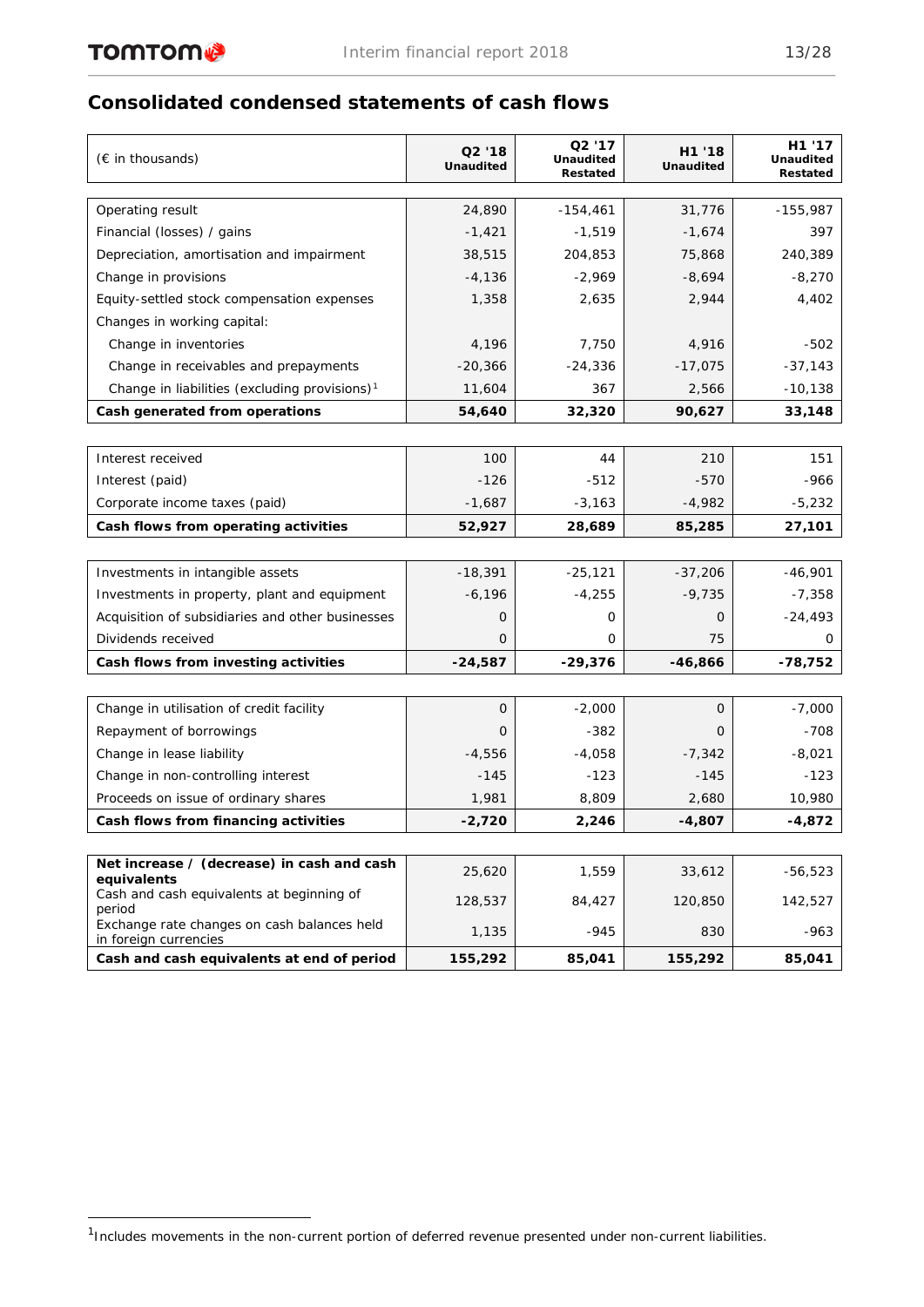# **Consolidated condensed statement of changes in equity**

| $(\epsilon$ in thousands)                                 | Share capital | <b>Share</b><br>premium | <b>Treasury</b><br>shares | Other<br>reserves <sup>1</sup> | Accumulated<br>deficit | Shareholders'<br>equity | Non-<br>controlling<br>interest | Total      |
|-----------------------------------------------------------|---------------|-------------------------|---------------------------|--------------------------------|------------------------|-------------------------|---------------------------------|------------|
| Balance as at 1 January 2017                              | 46,577        | 1,051,890               | $\mathbf{o}$              | 234,502                        | $-338,138$             | 994,831                 | 1,906                           | 996,737    |
| Impact of adoption of IFRS 15 and IFRS 16                 | 0             | $\mathbf{O}$            | $\mathbf 0$               | $\mathbf 0$                    | $-42,936$              | $-42,936$               | 0                               | $-42,936$  |
| Balance as at 1 January 2017 restated                     | 46,577        | 1,051,890               | $\mathbf 0$               | 234,502                        | $-381,074$             | 951,895                 | 1,906                           | 953,801    |
| Comprehensive income                                      |               |                         |                           |                                |                        |                         |                                 |            |
| Result for the period                                     | $\mathbf 0$   | $\mathbf 0$             | $\mathbf 0$               | 0                              | $-158,447$             | $-158,447$              | $-100$                          | $-158,547$ |
| Other comprehensive income                                |               |                         |                           |                                |                        |                         |                                 |            |
| Currency translation differences                          | 0             | $\Omega$                | $\mathbf 0$               | $-4,185$                       | $\Omega$               | $-4,185$                | $-44$                           | $-4,229$   |
| Total other comprehensive income                          | $\Omega$      | $\Omega$                | $\Omega$                  | $-4,185$                       | $\Omega$               | $-4,185$                | $-44$                           | $-4,229$   |
| Total comprehensive income                                | 0             | $\Omega$                | $\mathbf 0$               | $-4,185$                       | $-158,447$             | $-162,632$              | $-144$                          | $-162,776$ |
| <b>Transactions with owners</b>                           |               |                         |                           |                                |                        |                         |                                 |            |
| Change in non-controlling interest                        | $\Omega$      | $\Omega$                | $\Omega$                  | $\Omega$                       | $-109$                 | $-109$                  | $-14$                           | $-123$     |
| Stock compensation related movements                      | 450           | 15,387                  | $\mathbf 0$               | $-983$                         | 524                    | 15,378                  | 0                               | 15,378     |
| Other movement                                            |               |                         |                           |                                |                        |                         |                                 |            |
| Transfer to legal reserves                                | 0             | $\mathbf 0$             | $\mathsf{O}$              | 36,228                         | $-36,228$              | 0                       | 0                               | 0          |
| Balance as at 30 June 2017 (Unaudited<br><b>Restated)</b> | 47,027        | 1,067,277               | $\mathbf{o}$              | 265,562                        | $-575,334$             | 804,532                 | 1,748                           | 806,280    |
| Balance as at 1 January 2018                              | 47,064        | 1,068,149               | $-48,790$                 | 263,164                        | $-609,993$             | 719,594                 | 2,308                           | 721,902    |
| Comprehensive income                                      |               |                         |                           |                                |                        |                         |                                 |            |
| Result for the period                                     | $\mathbf 0$   | $\mathbf 0$             | $\mathbf 0$               | 0                              | 26,272                 | 26,272                  | $-97$                           | 26,175     |
| Other comprehensive income                                |               |                         |                           |                                |                        |                         |                                 |            |
| Currency translation differences                          | $\mathbf 0$   | $\Omega$                | $\mathbf 0$               | $-2,488$                       | $\mathbf 0$            | $-2,488$                | $-195$                          | $-2,683$   |
| Total other comprehensive income                          | 0             | $\Omega$                | $\mathbf 0$               | $-2,488$                       | $\Omega$               | $-2,488$                | $-195$                          | $-2,683$   |
| Total comprehensive income                                | 0             | $\Omega$                | $\mathbf 0$               | $-2,488$                       | 26,272                 | 23,784                  | $-292$                          | 23,492     |
| <b>Transactions with owners</b>                           |               |                         |                           |                                |                        |                         |                                 |            |
| Change in non-controlling interest                        | 0             | $\mathbf 0$             | $\mathbf 0$               | 0                              | $-156$                 | $-156$                  | 11                              | $-145$     |
| Stock compensation related movements                      | 0             | $-1,301$                | 8,850                     | $-1,925$                       | $\mathbf{O}$           | 5,624                   | $\mathbf{O}$                    | 5,624      |
| Other movements                                           |               |                         |                           |                                |                        |                         |                                 |            |
| Transfer to legal reserves                                | 0             | $\mathbf 0$             | 0                         | $-15,717$                      | 15,717                 | 0                       | 0                               | $\Omega$   |
| Balance as at 30 June 2018 (Unaudited)                    | 47,064        | 1,066,848               | $-39,940$                 | 243,034                        | $-568,160$             | 748,846                 | 2,027                           | 750,873    |

1 Other reserves include Legal reserve and the Stock compensation reserve.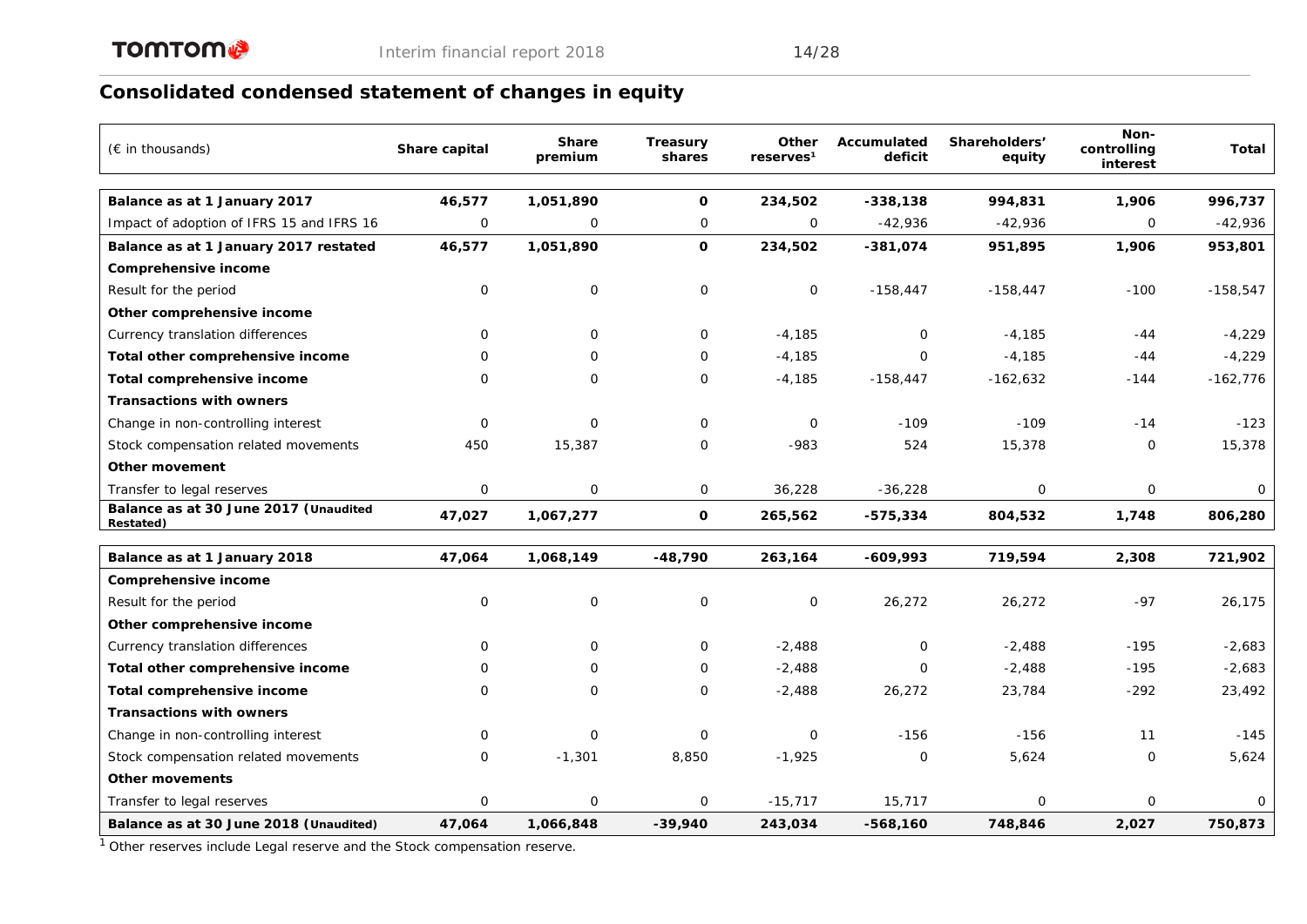## **Notes to the consolidated interim financial statements**

# **1. General**

TomTom NV ('the company') has its statutory seat and headquarters in Amsterdam, the Netherlands. The consolidated interim financial statements comprise the financial information of the company and its subsidiaries (together referred to as 'the group') and have been prepared by the Management Board and authorised for issue on 17 July 2018.

The consolidated interim financial statements have neither been reviewed nor audited.

# **2. Summary of significant accounting policies**

The principal accounting policies and method of computations applied in these consolidated interim financial statements are consistent with those applied in the annual financial statements for the year ended 31 December 2017, except as described below. These policies have been consistently applied to all the periods presented, unless otherwise stated.

# *Basis of preparation*

The consolidated interim financial statements for the six months ended 30 June 2018 have been prepared in accordance with IAS 34 'Interim Financial Reporting' as endorsed by the EU. As permitted by IAS 34, the consolidated interim financial statements do not include all of the information required for full annual financial statements and the notes to these consolidated interim financial statements are presented in a condensed format. Accordingly, the condensed consolidated interim financial statements should be read in conjunction with the annual financial statements for the year ended 31 December 2017, which have been prepared in accordance with International Financial Reporting Standards (IFRS) and IFRIC interpretations as adopted by the European Union. The presentation currency of the group is the euro  $(\epsilon)$ .

# *Other new accounting standards and developments*

Effective from 1 January 2018, the group has adopted IFRS 15 'Revenue from Contracts with Customers', IFRS 16 'Leases', IFRS 9 'Financial Instruments' and to the extent relevant, all other IFRS standards and interpretations including amendments that were in issue and effective from 1 January 2018. IFRS 16 'Leases' is effective for annual periods beginning after 1 January 2019, however the group has early adopted the new standard on 1 January 2018 as permitted by the transitional guidance.

The adoption of IFRS 9 as well as other not specifically mentioned relevant standards, interpretations and amendments had no material impact to the group, while the impact of adopting IFRS 15 and IFRS 16 on the comparative income statement for H1 '17 and balance sheet position at 31 December 2017 are presented below. Other than the reclassification of the principal portion of operating lease payments to financing activities and customer specific investments to operating activities, these standards had no other material impact to the cash flow statement.

The below tables only show the line items affected by the transition to the new accounting standards and include change in presentation of certain balance sheet items from 1 January 2018 onwards.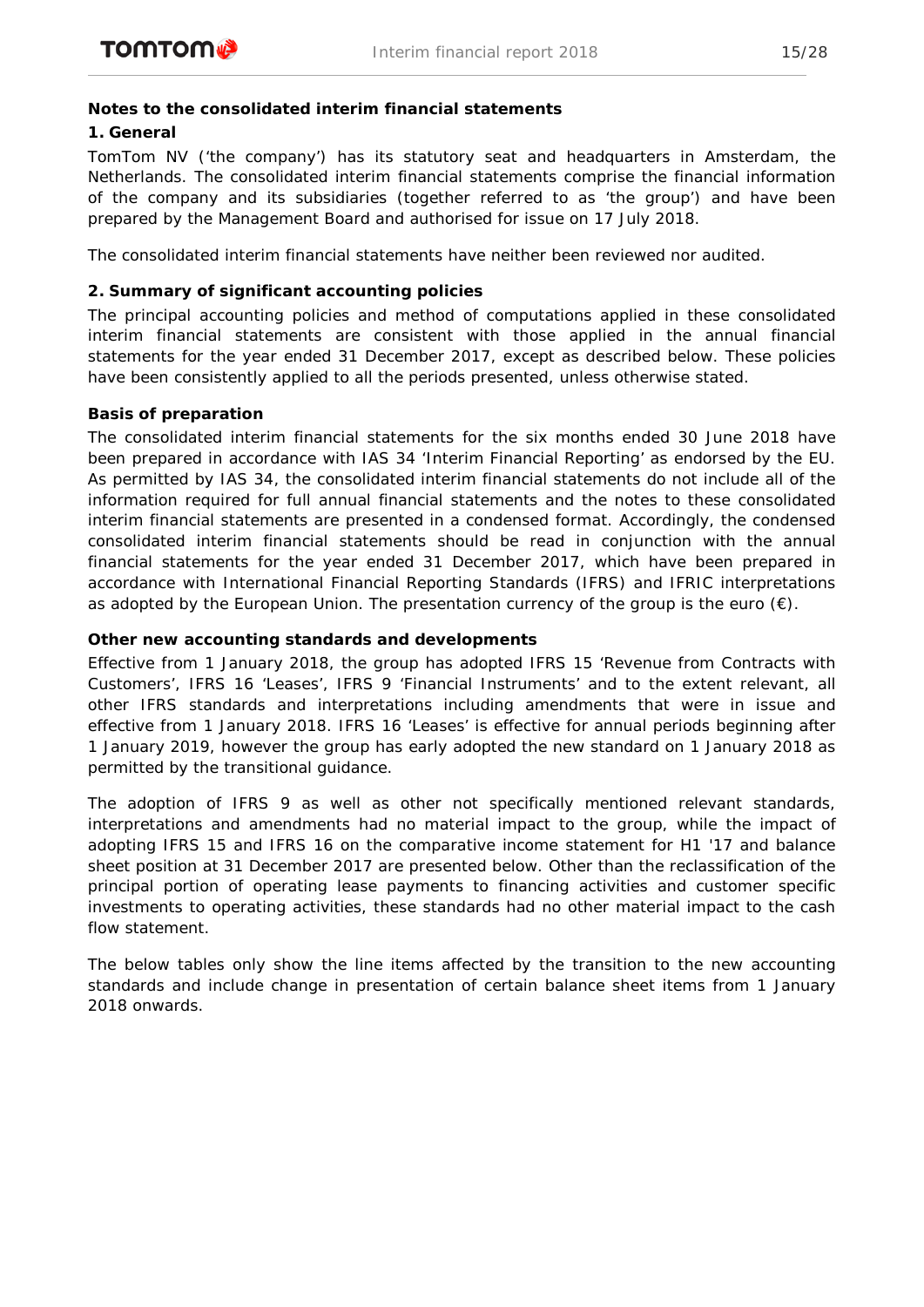

## **Income statement**

| $(\epsilon$ in thousands)                    | H1 '17<br>Reported | <b>IFRS 15</b> | <b>IFRS 16</b> | H1 '17<br>Restated |
|----------------------------------------------|--------------------|----------------|----------------|--------------------|
|                                              |                    |                |                |                    |
| Revenue                                      | 466,153            | $-105$         | $\Omega$       | 466,048            |
| Cost of sales                                | 173,174            | $-3,219$       | $\Omega$       | 169,955            |
| <b>Gross result</b>                          | 292,979            | 3,114          | 0              | 296,093            |
|                                              |                    |                |                |                    |
| Marketing expenses                           | 36,023             | $-3,724$       | $\Omega$       | 32,299             |
| Selling, general and administrative expenses | 102,056            | $\Omega$       | $-1,529$       | 100,527            |
| <b>Total operating expenses</b>              | 457,333            | $-3,724$       | $-1,529$       | 452,080            |
| <b>Operating result (EBIT)</b>               | $-164,354$         | 6,838          | 1,529          | $-155,987$         |
|                                              |                    |                |                |                    |
| <b>EBITDA</b>                                | 73,196             | 2,694          | 8,511          | 84,401             |
|                                              |                    |                |                |                    |
| Interest result                              | $-493$             | $\Omega$       | $-490$         | $-983$             |
| <b>Result before tax</b>                     | $-162,638$         | 6,838          | 1,039          | $-154,761$         |
|                                              |                    |                |                |                    |
| Income tax (expense) / gain                  | $-1,974$           | $-1,573$       | $-239$         | $-3,786$           |
| Net result                                   | $-164,612$         | 5,265          | 800            | $-158,547$         |
|                                              |                    |                |                |                    |
| Earnings per share (in $\xi$ ):              |                    |                |                |                    |
| EPS, $\in$ basic                             | $-0.70$            | 0.02           | 0.00           | $-0.68$            |
| EPS, $\epsilon$ diluted                      | $-0.70$            | 0.02           | 0.00           | $-0.68$            |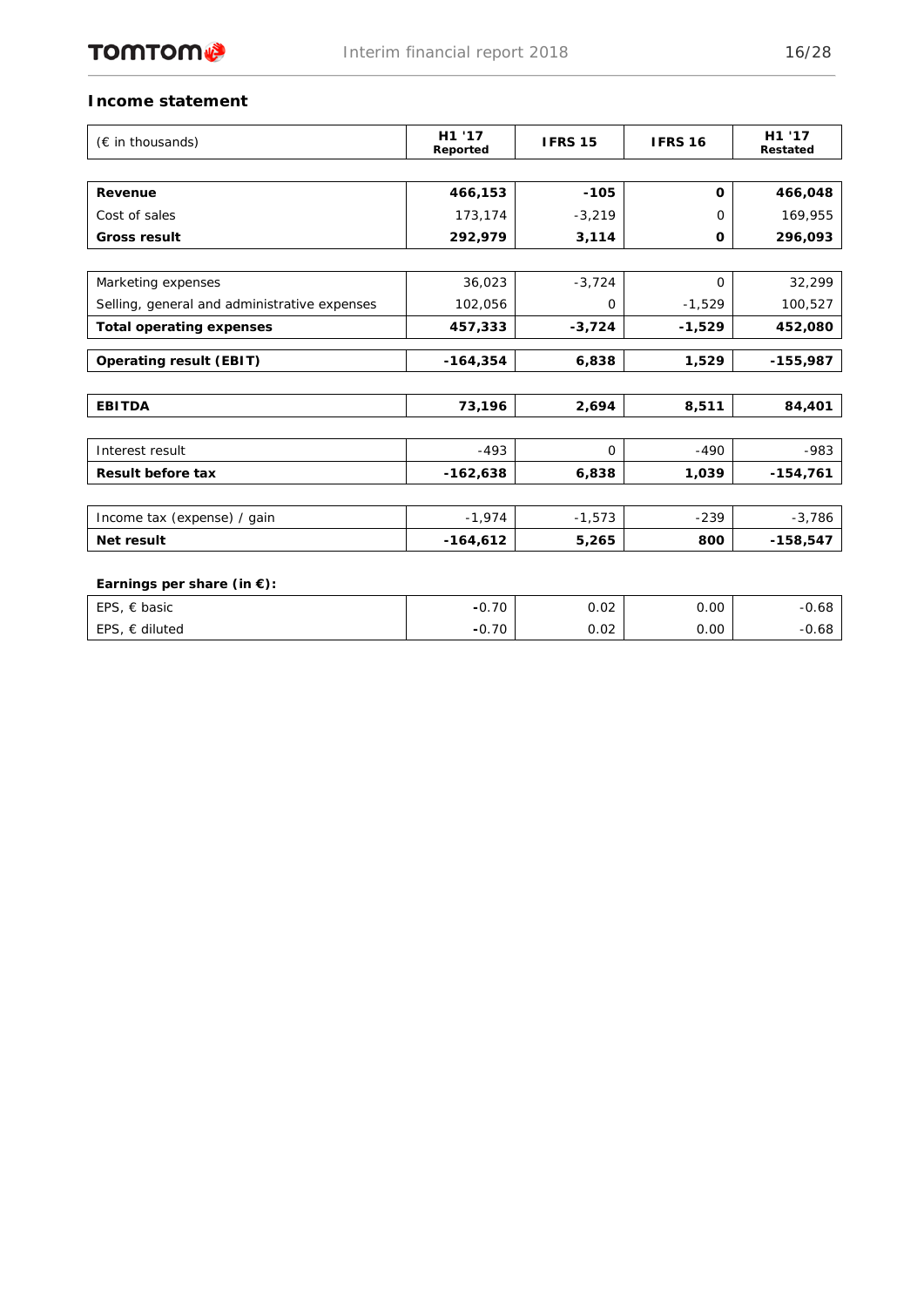

#### **Balance sheet**

| (€ in thousands)                     | 31 Dec 2017<br>Reported | <b>IFRS 15</b> | <b>IFRS 16</b> | 31 Dec 2017<br>Restated |
|--------------------------------------|-------------------------|----------------|----------------|-------------------------|
|                                      |                         |                |                |                         |
| <b>Non-current assets</b>            |                         |                |                |                         |
| Other intangible assets              | 752,952                 | $-34,555$      | 0              | 718,397                 |
| Lease assets                         | O                       | 0              | 45,689         | 45,689                  |
| Contract related assets              | O                       | 8,657          | $\Omega$       | 8,657                   |
| Total non-current assets             | 1,054,568               | $-25,898$      | 45,689         | 1,074,359               |
| <b>Current assets</b>                |                         |                |                |                         |
| Contract related assets              | O                       | 31,461         | $\Omega$       | 31,461                  |
| Other receivables and prepayments    | 53,114                  | $-27,048$      | $\Omega$       | 26,066                  |
| <b>Total current assets</b>          | 319,827                 | 4,413          | 0              | 324,240                 |
|                                      |                         |                |                |                         |
| <b>Total assets</b>                  | 1,374,395               | -21,485        | 45,689         | 1,398,599               |
|                                      |                         |                |                |                         |
| Shareholders' equity                 |                         |                |                |                         |
| Accumulated deficit                  | $-577,193$              | $-30,884$      | $-1,916$       | $-609,993$              |
| <b>Total equity</b>                  | 754,702                 | $-30,884$      | $-1,916$       | 721,902                 |
| <b>Non-current liabilities</b>       |                         |                |                |                         |
| Lease liability                      | $\Omega$                | $\Omega$       | 33,172         | 33,172                  |
| Deferred tax liability               | 95,602                  | $-9,225$       | $-573$         | 85,804                  |
| Deferred revenue                     | 142,059                 | 5,999          |                | 148,058                 |
| <b>Total non-current liabilities</b> | 281,388                 | $-3,226$       | 32,599         | 310,761                 |
| <b>Current liabilities</b>           |                         |                |                |                         |
| Lease liability                      | 0                       | 0              | 15,006         | 15,006                  |
| Deferred revenue                     | 101,572                 | 11,674         | 0              | 113,246                 |
| Other contract related liabilities   | O                       | 64,380         | $\Omega$       | 64,380                  |
| Accruals and other liabilities       | 139,392                 | $-63,429$      | 0              | 75,963                  |
| <b>Total current-liabilities</b>     | 338,305                 | 12,625         | 15,006         | 365,936                 |
|                                      |                         |                |                |                         |
| <b>Total equity and liabilities</b>  | 1,374,395               | $-21,485$      | 45,689         | 1,398,599               |

## **IFRS 15 'Revenue from contracts with customers'**

In adopting IFRS 15, the group has applied the fully retrospective transitional approach using the practical expedients allowing the group for not restating contracts that have been fully completed nor restating the impact of modifications of contracts that have taken place before 1 January 2017.

IFRS 15 uses the terms 'contract asset' and 'contract liability' to describe what the group historically referred to respectively as 'unbilled' and 'deferred revenue', however, the Standard does not prohibit an entity from using alternative descriptions. Accordingly, the group will continue to use the terms 'unbilled revenue' and 'deferred revenue' in these statements and the related disclosure notes. The term 'Contract related assets' is used to denote the aggregate balance of unbilled revenue and capitalised contract costs while 'Contract related liabilities' refers to the collective balance of deferred revenue and other contract related liabilities.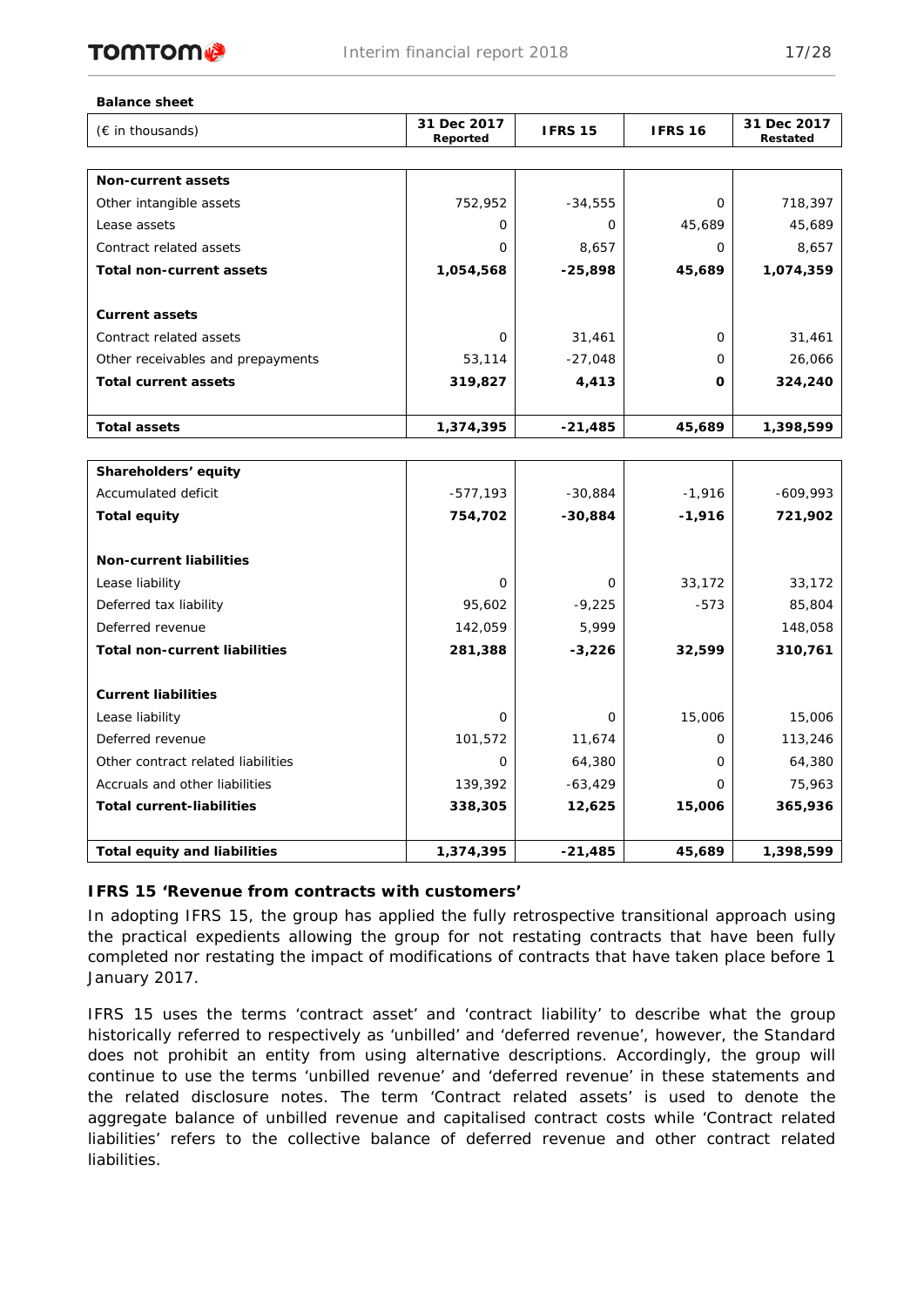The group's accounting policies for its revenue streams as applicable from 1 January 2018 are disclosed in Note 3.

The IFRS 15 impact on the H1 '17 revenue and operating result as well as the balance sheet position at 31 December 2017 for each of the operating segments is explained below.

| $(\epsilon$ in thousands)              | Automotive | <b>Enterprise</b> | <b>Telematics</b> | Consumer | Group     |
|----------------------------------------|------------|-------------------|-------------------|----------|-----------|
| Income statement H1 '17                |            |                   |                   |          |           |
| Revenue                                | 4,231      | $-347$            | 200               | $-4,189$ | $-105$    |
| Operating result and profit before tax | 6,834      | $-347$            | 742               | $-391$   | 6,838     |
| Post tax impact                        | 5,262      | -267              | 571               | $-301$   | 5,265     |
|                                        |            |                   |                   |          |           |
| Balance sheet 31 Dec 2017 <sup>1</sup> |            |                   |                   |          |           |
| Intangible assets                      | $-21,814$  | 0                 | $\Omega$          | O        | $-21,814$ |
| Other receivables and prepayments      | $\Omega$   | 0                 | $\Omega$          | 328      | 328       |
| Equity (after tax impact)              | $-4,951$   | $-1,336$          | $-22,967$         | $-1,629$ | $-30,884$ |
| Deferred tax liability                 | $-1,479$   | $-399$            | $-6,860$          | -487     | $-9,225$  |
| Deferred revenue                       | $-15,383$  | 1,735             | 29,826            | 1,494    | 17,673    |
| Accruals and other liabilities         | 0          | 0                 | $\Omega$          | 950      | 950       |

# **Automotive**

Revenue in Automotive is generated through licensing of software and digital map content as well as through provision of traffic and/or other location-based services. In some arrangements, the customers also pay for the required customisation and/or integration efforts.

IFRS 15 guidance on licenses primarily impacts the accounting for the license of map within Automotive. Depending on the nature and contractual terms, each contract is assessed as to whether it should be treated as one license agreement whereby TomTom must estimate the total consideration or a framework agreement that covers multiple licenses.

For contracts that are treated as one license agreement the estimated transaction price (e.g. sales / usage-based royalties) is recognised based on time as a measure of progress but restricted to the royalties TomTom is entitled to. For contracts with multiple licenses, the payment for each identified license is either recognised immediately if they pertain to a onetime installation of the map or fully spread on a straight-line basis over time if the license includes the right to receive map updates during the agreed license period. To the extent possible, the group makes use of the practical expedient to use right to invoice instead of time as a measure of progress as long as the invoice reflects the benefits to the customers.

Under IAS 18, each individual license of map which includes the right to receive updates was separated as a license for the initial map and a license for the updates. The portion of the payment allocated to initial installation was recognised upfront while the portion allocated to the updates was spread over the update period.

In addition, fixed fee transaction price and associated costs from customisation and/or integration efforts (non-recurring engineering) which is not distinct from software provided under 'right to use' to the customer must be recognised at the moment the control of the software is transferred to the customer restricted by the royalties TomTom is entitled to. Under IAS 18, this revenue was recognised over the contract period. In addition, internal development costs for customer specific projects which were previously capitalised as part of

<span id="page-17-0"></span><sup>&</sup>lt;sup>1</sup> The balance sheet impact presented does not include the impact of reclassification to conform to current year's presentation.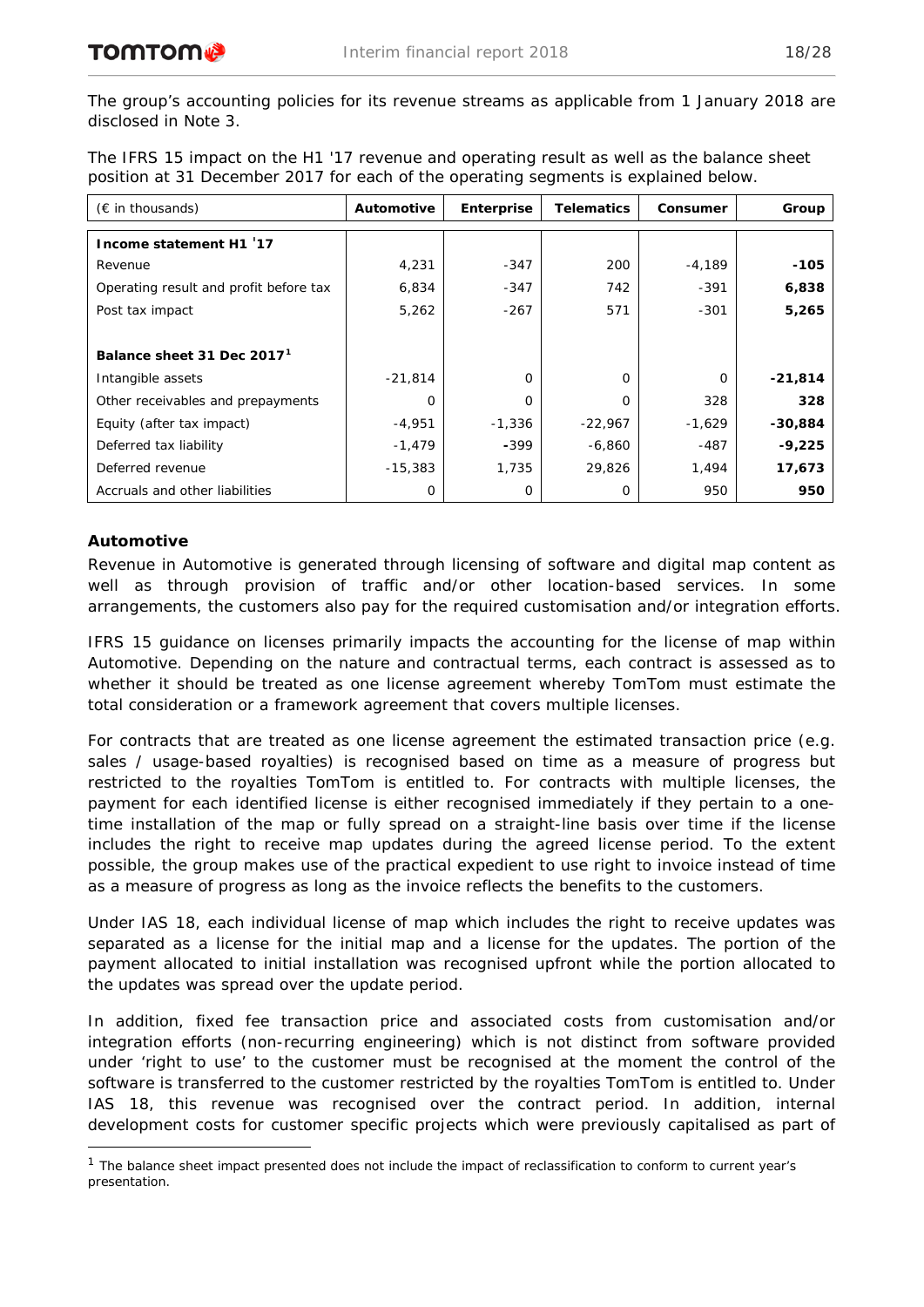intangible assets is now presented as capitalised costs under Contract related assets on the balance sheet.

The above changes in accounting for the Automotive segment increased the result for H1 '17 by €5.3 million and decreased the equity at 31 December 2017 by €5.0 million. The impact of these changes on other items in the consolidated statement of financial position is a decrease in deferred revenue as well as intangible assets of €15 million and €22 million respectively.

# **Enterprise**

In the Enterprise segment we have assessed all material contracts resulting in the identification of material rights which qualify for separate recognition under IFRS 15. The accounting for these material rights decreased the result H1 '17 and equity at 31 December by respectively €0.3 million and €1.3 million. The impact of these changes on other items in the consolidated statement of financial position is an increase in deferred revenue of €1.7 million.

## **Telematics**

In the Telematics segment we sell hardware products (Telematics Control Unit) which enable the end-customer to receive our Webfleet services. Currently, the revenues from the sale of such hardware is recognised when risks and rewards of ownership have passed to the customers. Under IFRS 15 there is enhanced guidance on performance obligations and whether these are distinct. Based upon this guidance we assessed that the delivery of the hardware unit that enables the Webfleet service is not distinct from the delivery of the Webfleet service and should be treated as one performance obligation. Accordingly, the hardware revenue must be recognised over time in line with the revenue from Webfleet service from the moment the service is activated.

The above change in accounting for the Telematics segment will increase the result of H1 '17 by €0.6 million with a total decrease in equity at 31 December 2017 of €23 million. The impact of these changes on the consolidated statement of financial position is an increase in deferred revenue of €30 million. This increase in deferred revenue consists out of a netted position of a contract asset (the hardware) and contract liability (deferred revenue).

## **Consumer**

For the Consumer segment we have assessed all material revenue streams. Our revenue recognition principle as applied under IAS 18 was in line with IFRS 15 for most of our revenue streams. The main difference relates to the treatment of customer-related marketing expenses. Given the more detailed guidance under IFRS 15, certain payments that were previously presented as marketing expenses need to be classified as a reduction in revenue. Some smaller differences were noted in the treatment of deferred revenue for niche products. The total difference has limited impact on the result for H1 '17 and equity as at 31 December 2017 (decreases of  $\epsilon$ 0.3 million and  $\epsilon$ 1.6 million respectively). The impact on our revenues and operating expenses for H1 '17 is a decrease of €4.2 million and €3.7 million respectively.

## **IFRS 16 'Leases'**

The group has adopted IFRS 16 in accordance with the fully retrospective transitional approach. The group applies the standard only to leases which were previously identified as leases under IAS 17 and IFRIC 4 in accordance with the practical expedient allowed under the standard.

The leases within the group comprises only of buildings and car leases. The adoption of this standard results in almost all leases being recognised on the balance sheet, except for shortterm and low-value leases. As at 31 December 2017, the group recognised lease assets of €45.7 million and a corresponding lease liability of €48.2 million which resulted in a decrease in equity of €1.9 million. The impact to the income statement for H1 '17 is a decrease in operating expenses of €1.5 million and increase in finance cost of €0.5 million.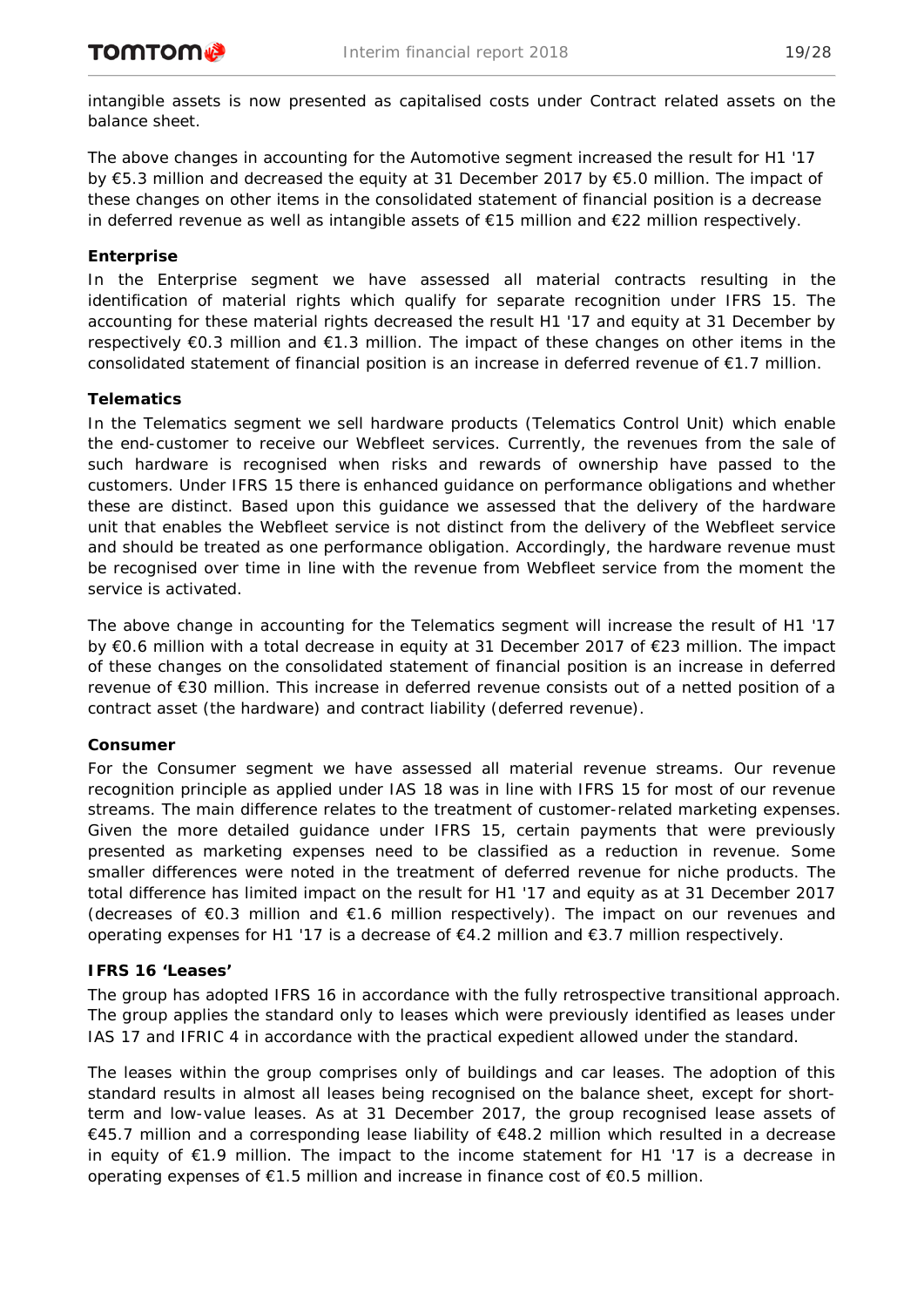# *Use of estimates*

The preparation of these interim financial statements requires management to make certain assumptions, estimates and judgements that affect the reported amounts of assets, liabilities and disclosure of contingent assets and liabilities as of the date of the interim financial statements and the reported amounts of revenues and expenses during the reporting period. Actual results may differ from those estimates. The estimates and underlying assumptions are reviewed on an ongoing basis. Revisions to accounting estimates are recognised in the period in which the estimate is revised if the revision affects only that period or in the period of revision and the future periods if the revision affects both current and future periods. For areas involving a higher degree of judgement or areas where assumptions and estimates are significant to the (interim) financial statements, reference is made to note 3 of the Consolidated financial statements in the 2017 Annual Report.

In addition to those described in the 2017 Annual Report, the adoption of IFRS 15 and IFRS 16 brings additional areas that require use of judgement and estimates that are significant to the (interim) financial statements as described respectively in Note 3 and 7.

## **3. Revenue from contracts with customers**

## *Accounting policies*

The revenue recognition policy for each type of revenue or their combination is presented below:

## *License revenue*

License revenue is generated through licensing of digital map content and/or navigation software to B2B customers of Automotive and Enterprise and through sale of map update services directly to the end-customers.

In the B2B license arrangements, the license of our navigation software is typically granted as 'right to use' license while the license of digital map content can either be granted as 'right to access' and/or 'right to use'. Right to access licenses provides the customer the right to access over a certain period of time, TomTom's proprietary map data that are continuously developed and enhanced during the contract period. Right to use licenses are those that only provides the customer the right to use certain map data or software as they exist at the moment the control passes to the customer without giving the right to receive future updates or upgrades other than those that can be considered as minor enhancements or bug fixing.

Revenue from 'right to access' licenses is recognised over the (estimated) period during which TomTom is obliged to provide access to the customers. For royalty-based arrangements, the revenue is either recognised based on (estimated) reported royalties, as typically the royalties reflect the usage and benefits to the customers or based on time as progress measure but restricted to the amount of the (estimated) reported royalties. When restrictions in license terms result in multiple individual licenses in royalty-based arrangements, each reported unit of usage is treated as a separate license and the revenue is recognised on a straight-line basis over the applicable service period.

License revenue for 'right to use' licenses is recognised at the moment the control passes to the customer, except for the usage-based royalties, which are recognised when the usage has taken place based on royalties TomTom is entitled to for the period.

When license arrangements include a minimum guarantee, the excess of the reported royalties above the guaranteed amount is only recognised when cumulative reported royalties have exceeded the minimum guarantee, unless if the expected total royalties is estimated to be above the minimum. In this case, the revenue is recognised based on the royalties TomTom is entitled to. When contracts include annual minimum instead of a contract minimum, the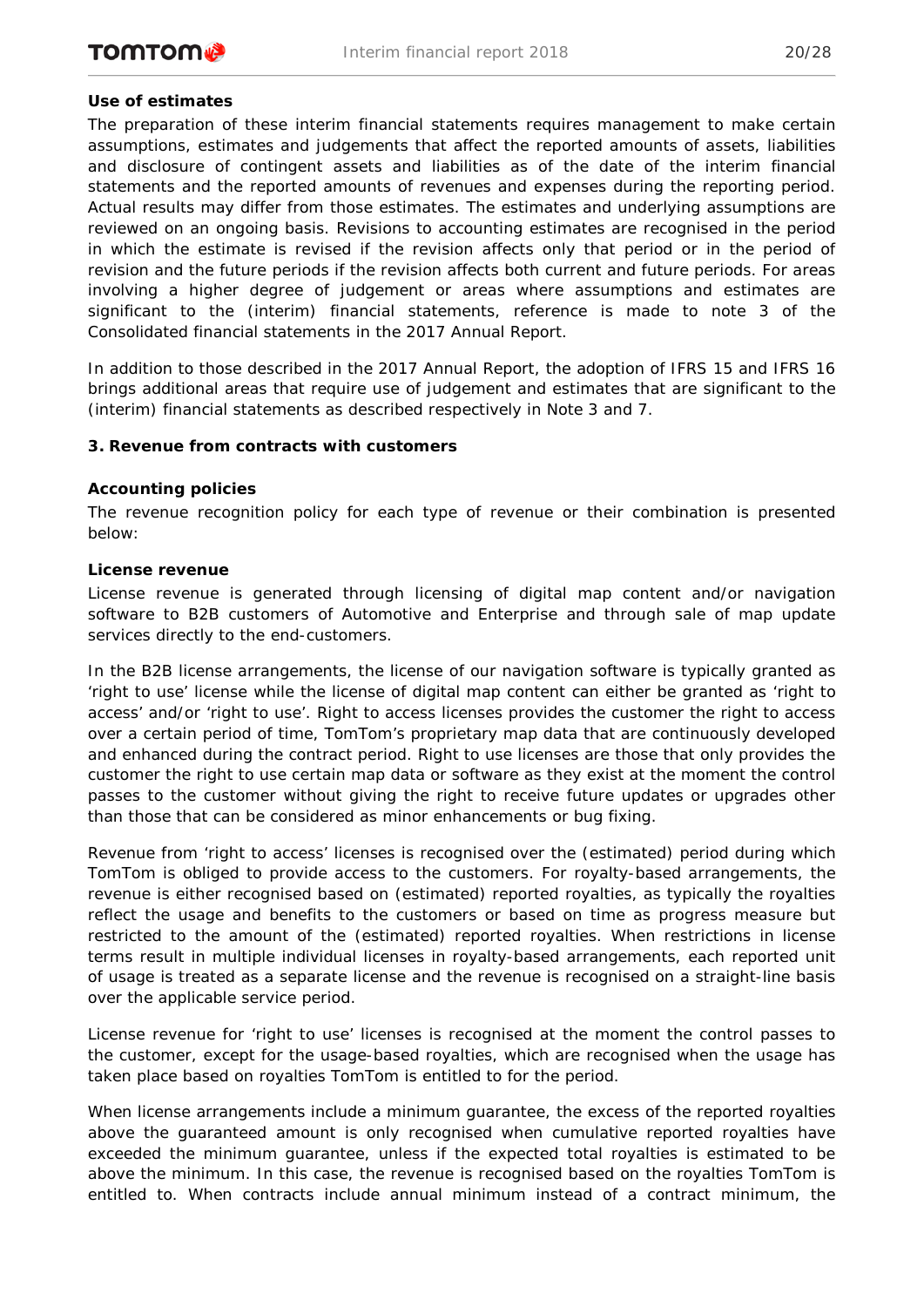excess of royalties above the annual minimum is recognised in the respective period when the royalties exceed the annual minimum.

To the extent possible, the group makes use of the practical expedient to use right to invoice as a measure of progress as long as the invoice reflects the benefits to the customers.

### *Service revenue*

Service revenue includes revenue generated from sale of traffic and travel information services to both B2B and/or end-customers, sale of online map and location-based services through hosted API solutions (Online APIs) and providing connected navigation and fleet management services.

The (estimated) revenue relating to the service element is recognised over the agreed or estimated service period on a straight-line basis or based on the invoiced amount if such invoice reflects the benefit of the services to the customer over the service period. The service period for life-time traffic and map update service offering within Consumer is estimated at 4 years.

## *Sale of goods*

Revenue from the sale of goods is generated through sale of Consumer navigation and sport devices and related accessories, Automotive hardware products and Telematics devices. Revenue from sale of goods is generally recognised at the moment the control passes to the customers except for the products of which the customers can only benefit in combination with other products and/or services such as Telematics Control Unit (TCU). In this case, the revenue from sale of such products is deferred at the moment of sale and recognised on a straight-line basis over an (estimated) service period of 5 years.

# *Bundled goods and services*

When products and services are offered as a bundle under one agreement or under a series of agreements that are commercially linked, the (estimated) total transaction price of the agreement is allocated to each of the identified 'distinct' performance obligations based on the relative selling price of each element. Depending on their nature, the revenue from each of the 'distinct' performance obligations is recognised based on the applicable revenue recognition policy as described above.

## *Contract costs*

Contract costs are capitalised only to the extent they are recoverable. Internal development costs relating to customers specific customisation of software and/or other technology platforms are capitalised as contract costs if they have no alternative use. The group does not capitalise costs to obtain multi-year contracts as they are deemed not significant. Where the amortisation period of an asset recognised for the costs to obtain a contract is one year or less, the practical expedient to expense the costs has been used.

| $(\epsilon$ in millions)                                                                                          | 30 Jun 2018         | 31 Dec 2017        |
|-------------------------------------------------------------------------------------------------------------------|---------------------|--------------------|
| Non-current assets<br>Capitalised contract costs (non-current)                                                    | 6.3                 | 8.7                |
| <b>Current assets</b><br>Unbilled revenue<br>Capitalised contract costs (current)<br>Other deferred cost of sales | 30.6<br>12.3<br>1.8 | 25.1<br>4.1<br>2.2 |
| <b>Total contract related assets</b>                                                                              | 51.0                | 44                 |

#### *Contract related assets*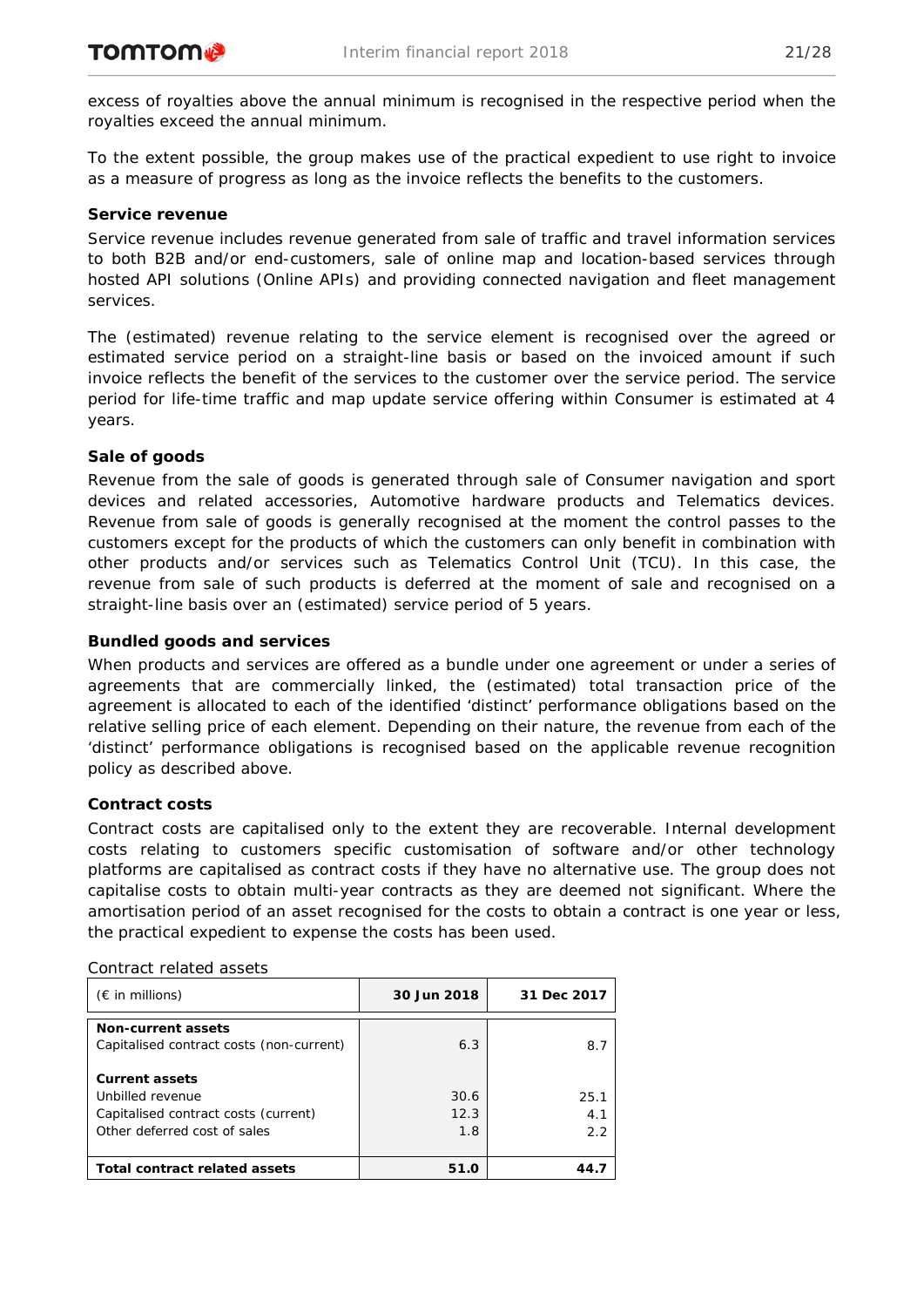

#### *Contract related liabilities*

| $(\epsilon$ in millions)                           | 30 Jun 2018 | 31 Dec 2017 |
|----------------------------------------------------|-------------|-------------|
| <b>Non-current liabilities</b><br>Deferred revenue | 162.1       | 148.1       |
| <b>Current liabilities</b>                         |             |             |
| Deferred revenue                                   | 115.0       | 113.2       |
| Other contract related liabilities                 | 57.8        | 64.4        |
| <b>Total contract related liabilities</b>          | 334.9       | 325.7       |

Other contract related liabilities comprise of items such as accrued rebates, sales return allowance and stock protection accrual.

### *Significant estimate*

*Estimation of total transaction price for contracts with customers*

Under IFRS 15, the (expected) total transaction price of contracts that include variable considerations need to be estimated at the inception of the contract and each future reporting date. Such estimates are in particular relating to expected usage of our licenses and/or services which may be susceptible to factors outside our influence such as the developments in the market and industry in which our customer operates. In making such estimates management makes use of input from different sources such as historical experience, estimated sales volumes of customers as well as other relevant sources. The estimated variable consideration is only taken into account to the extent that management believes that it is highly probable that that it will not be subject to significant reversal in the future.

## **4. Segment reporting**

The operating segments are identified and reported on the basis of internal reports about components of the group that are regularly reviewed by the Management Board to assess the performance of the segments.

The group's internal management reporting is structured primarily on the basis of the market segments in which the four operating segments - Automotive, Enterprise, Telematics and Consumer - operate.

Management assesses the performance of segments based on the measures of revenue and operating result (EBIT), whereby the EBIT measure includes allocations of expenses from supporting functions within the group. Such allocations have been determined based on relevant measures that reflect the level of benefits of these functions to each of the operating segments. As the four operating segments serve only external customers, there is no intersegment revenue. The effects of non-recurring items such as goodwill impairment are excluded from management's measurement basis. Interest income and expenses and tax are not allocated to the segments. There is no measure of segment (non-current) assets and/or liabilities provided to the Management Board. The non-current assets within the group include a significant portion of the carrying value of the step up resulting from a historic acquisition in 2008. As this step-up is not geographically allocated to the respective regions for internal management reporting, we believe that disclosure of geographic allocation would be highly judgemental and would not give a true representation of geographical spread of the group's assets.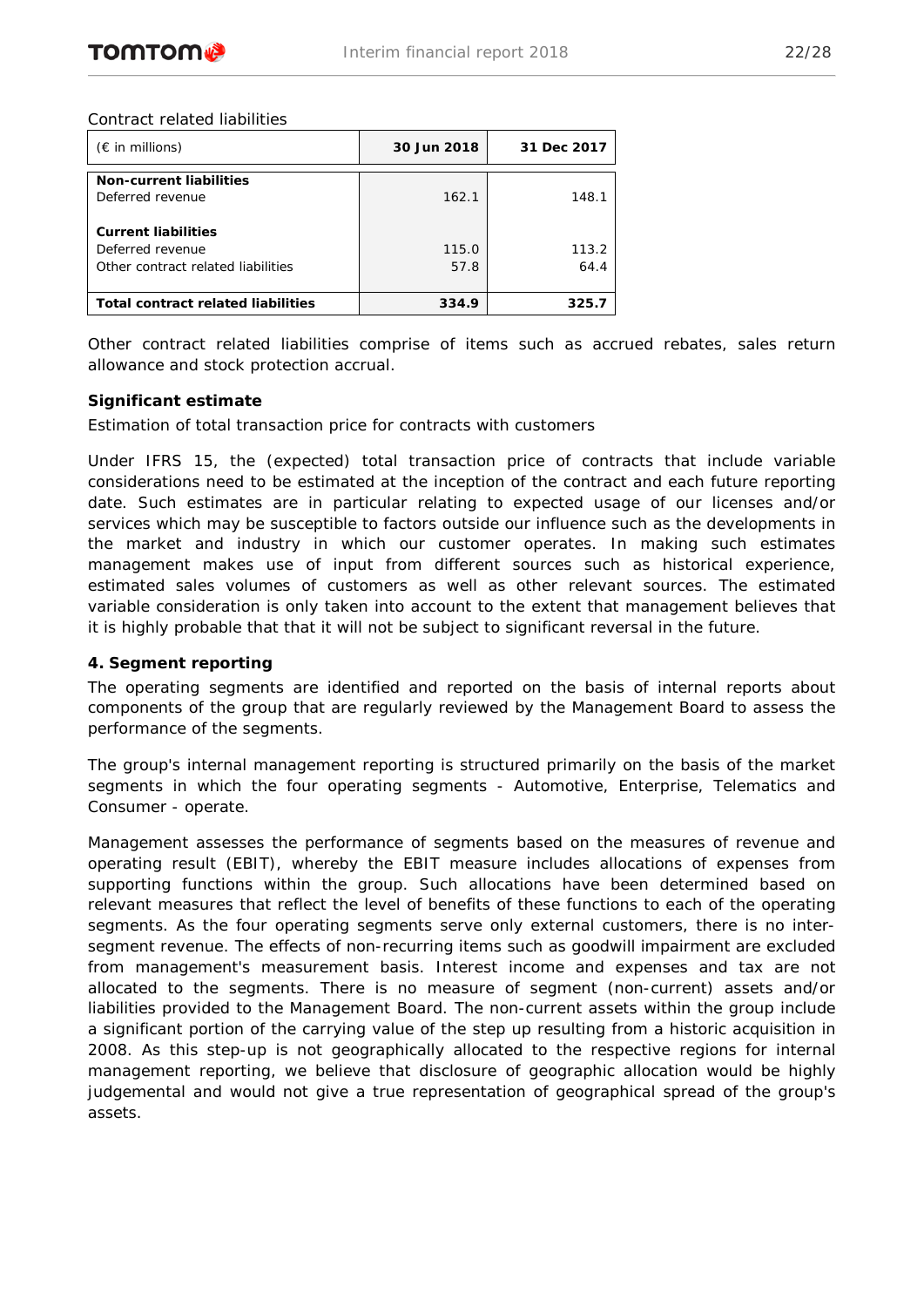# **TOMTOM**

| (€ in millions)                                   | H1 '18<br><b>Unaudited</b> | H1 '17<br><b>Unaudited</b><br>Restated |
|---------------------------------------------------|----------------------------|----------------------------------------|
| Revenue by segment                                | 423.2                      | 466.0                                  |
| Automotive & Enterprise                           | 172.4                      | 165.0                                  |
| Automotive                                        | 112.3                      | 93.7                                   |
| Enterprise                                        | 60.1                       | 71.3                                   |
| Telematics                                        | 86.7                       | 80.9                                   |
| Consumer                                          | 164.1                      | 220.2                                  |
| Revenue by nature                                 | 423.2                      | 466.0                                  |
| License revenue                                   | 155.9                      | 163.6                                  |
| Service revenue                                   | 120.2                      | 109.1                                  |
| Sale of goods revenue                             | 147.1                      | 193.3                                  |
| Revenue by timing of revenue recognition          | 423.2                      | 466.0                                  |
| Goods and services transferred at a point in time | 169.4                      | 211.2                                  |
| Goods and services transferred over time          | 253.8                      | 254.8                                  |
| <b>EBIT</b>                                       | 35.6                       | 15.9                                   |
| Automotive & Enterprise                           | $-19.0$                    | $-2.1$                                 |
| Automotive<br>$\overline{\phantom{a}}$            | $-8.6$                     | $-2.6$                                 |
| Enterprise<br>$\overline{\phantom{a}}$            | $-10.5$                    | 0.5                                    |
| Telematics                                        | 22.5                       | 21.3                                   |
| Consumer                                          | 32.0                       | $-3.3$                                 |
| <b>EBITDA</b>                                     | 111.4                      | 87.6                                   |
| Automotive & Enterprise                           | 43.2                       | 57.1                                   |
| Automotive<br>$\blacksquare$                      | 36.0                       | 32.5                                   |
| Enterprise                                        | 7.2                        | 24.6                                   |
| Telematics                                        | 33.1                       | 29.4                                   |
| Consumer                                          | 35.1                       | 1.1                                    |

The effects of non-recurring items, such as goodwill impairments (if any) are excluded from management's measurement basis. Interest income and expenses, and tax are not allocated to segments.

A reconciliation of the segments' performance measure (EBIT) to the group's result before tax is presented below.

| (in $\epsilon$ millions)  | H1 '18<br><b>Unaudited</b> | H1 '17<br><b>Unaudited</b><br>Restated |
|---------------------------|----------------------------|----------------------------------------|
| <b>Total segment EBIT</b> | 35.6                       | 15.9                                   |
| Unallocated expenses      | $-3.8$                     | $-3.3$                                 |
| Impairment charge         | $\Omega$                   | $-168.7$                               |
| Interest result           | $-0.4$                     | $-1.0$                                 |
| Other finance result      | $-0.2$                     | 1.9                                    |
| Result associates         | 0.3                        | 0.4                                    |
| <b>Result before tax</b>  | 31.4                       | $-154.8$                               |

Measures of (non-current) assets and/or liabilities are not provided internally to the chief operating decision maker and hence, no measure of segment assets and/or liabilities is reported.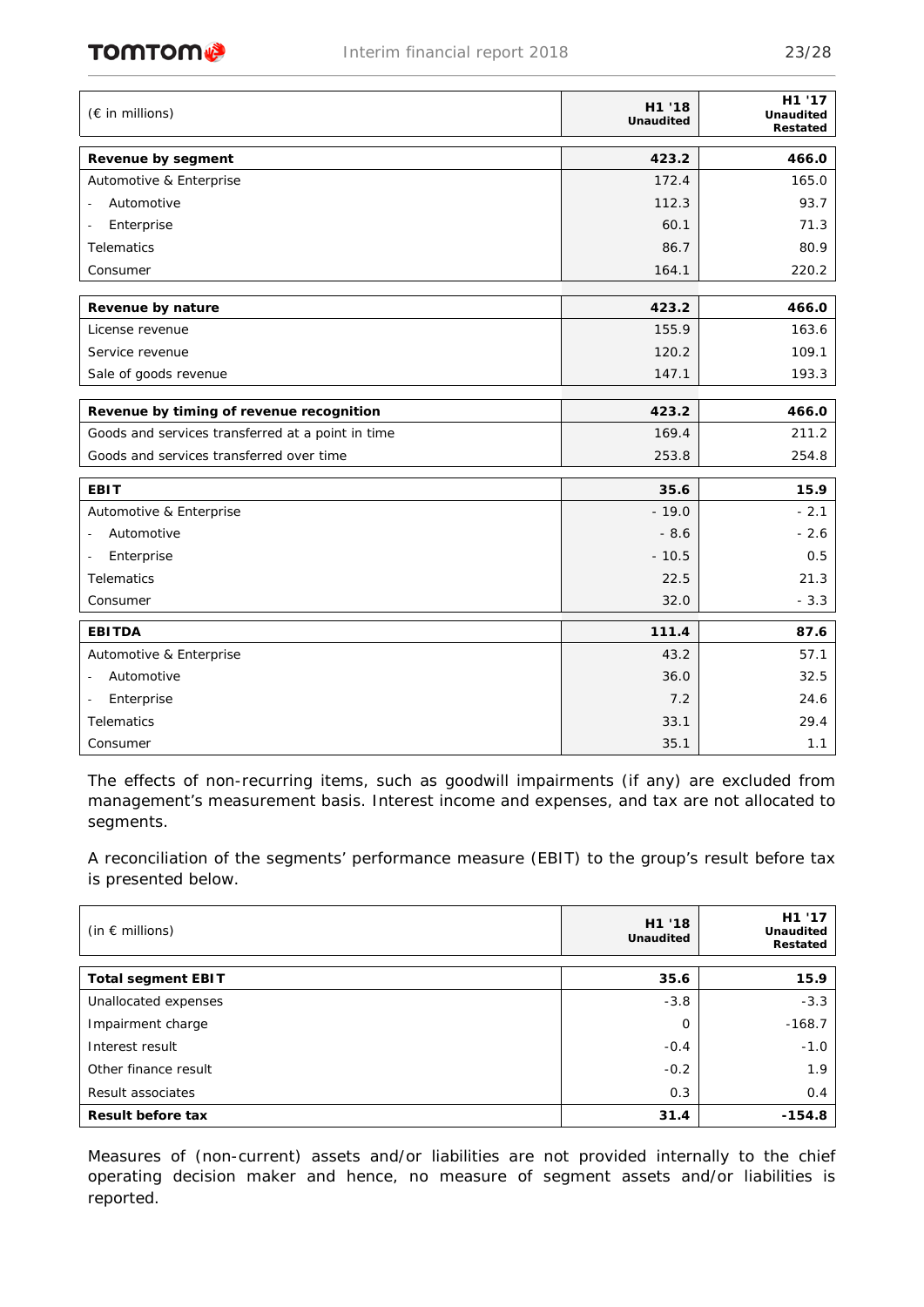# **5. Earnings per share**

The calculation of basic and diluted earnings per share is based on the following data:

|                                                             | H1 '18<br><b>Unaudited</b> | H1 '17<br><b>Unaudited</b><br>Restated |
|-------------------------------------------------------------|----------------------------|----------------------------------------|
| <b>Earnings</b> ( $\epsilon$ in thousands)                  |                            |                                        |
| Earnings (net result attributable to equity holders)        | 26,272                     | $-158.447$                             |
| <b>Number of shares (in thousands)</b>                      |                            |                                        |
| Weighted average number of ordinary shares for basic EPS    | 230,615                    | 233,749                                |
| Effect of dilutive potential ordinary shares (in thousands) |                            |                                        |
| Share options and restricted stocks                         | 2,159                      | 3,771                                  |
| Weighted average number of ordinary shares for diluted EPS  | 232,774                    | 237,520                                |

# **6. Goodwill**

The group performs its goodwill impairment test at least annually in December and when circumstances indicate the carrying value may be impaired. The group's impairment test for goodwill is based on fair value less cost of disposal calculations. The key assumptions used to determine the recoverable amount for the different operating segments were disclosed in the annual consolidated financial statements for the year ended 31 December 2017.

In H1 '18 no impairment charge was recorded (H1 '17: €169 million). The impairment in H1 '17 related to the full write-off of the Consumer segment's goodwill triggered by adverse developments in the course of the second quarter of 2017.

## **7. Leases**

## *Accounting policy*

At inception of a contract, the group assesses whether a contract conveys the right to control the use of an identified asset for a period in exchange for consideration, in which case it is classified as a lease.

The group recognises a right-of-use asset (lease asset) and a lease liability at the lease commencement date. The right-of-use asset is initially measured at cost, which comprises the initial amount of the lease liability adjusted for any lease payments made at or before the commencement date, plus any initial direct costs incurred and an estimate of costs to restore the underlying asset, less any lease incentives received.

The lease asset is subsequently depreciated using the straight-line method from the commencement date to the end of the useful life of the right-of-use asset, considered to be indicated by the lease term. The lease asset is periodically adjusted for certain remeasurements of the lease liability and impairment losses (if any).

The lease liability is initially measured at the present value of outstanding lease payments, discounted using the interest rate implicit in the lease or, if that rate cannot be readily determined, the group's incremental borrowing rate. Generally, the group uses its incremental borrowing rate as the discount rate.

The lease liability is measured at amortised cost using the effective interest method and is remeasured when there is a change in future lease payments arising from a change in an index or rate or if the group changes its assessment of whether it will exercise a purchase, extension or termination option. A corresponding adjustment is made to the carrying amount of the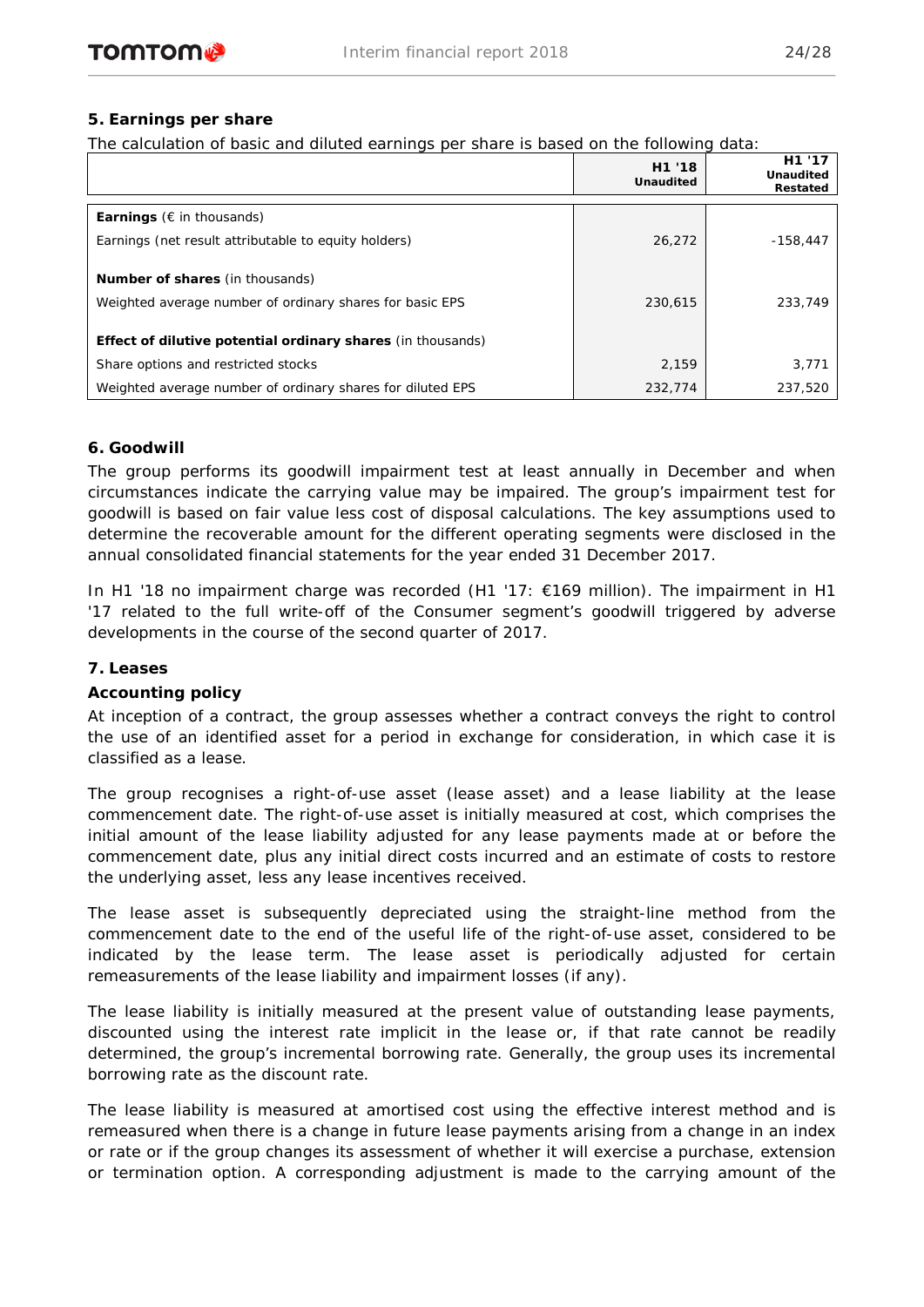right-of-use asset with any excess over the carrying amount of the asset being recognised in profit or loss.

The group has elected not to recognise lease assets and lease liabilities for short-term leases (leases with a term of 12 months or less) and leases of low-value assets, including IT equipment. The group recognises the lease payments associated with these leases as an expense on a straight-line basis over the lease term.

# *Significant estimate*

## *Estimation of lease period*

Some leases of office buildings contain extension options exercisable by the group up to one year before the end of the non-cancellable contract period. Where practicable, the group seeks to include extension options in new leases to provide operational flexibility. The extension options held are exercisable only by the group and not by the lessors. The group assesses whether it is reasonably certain to exercise the options at lease commencement and subsequently, if there is a change in circumstances within its control. Such assessment involves management judgement and estimate based on information at the time the assessments are made.

## **8. Shareholders' equity**

|                              | 30 June 2018 | 30 June 2018<br>(in $\epsilon$ thousands)<br>Unaudited | 31 December<br>2017 | 31 December<br>2017<br>(in $\epsilon$ thousands)<br>Audited |
|------------------------------|--------------|--------------------------------------------------------|---------------------|-------------------------------------------------------------|
| Ordinary shares              | 600,000,000  | 120,000                                                | 600,000,000         | 120,000                                                     |
| Preferred shares             | 300,000,000  | 60,000                                                 | 300,000,000         | 60,000                                                      |
| <b>Total authorised</b>      | 900,000,000  | 180,000                                                | 900,000,000         | 180,000                                                     |
| <b>Issued and fully paid</b> |              |                                                        |                     |                                                             |
| Ordinary shares              | 235,318,516  | 47.064                                                 | 235,318,516         | 47,064                                                      |
| Of which held in Treasury    | 4,317,022    |                                                        | 5,272,350           |                                                             |

All shares have a par value of  $\epsilon$ 0.20 per share.

In H1 '18 955,328 Treasury shares were issued following the vesting of 426,228 restricted stock units and the exercise of 529,100 share options by employees (H1 '17: 2,248,980 ordinary shares issued following the exercise of share options by employees).

## **9. Share-based compensation**

Share-based compensation expenses amounted to  $E$ 4.3 million in H1 '18 versus an expense of €8.0 million in the same period last year.

During H1 '18, the group granted 3,450 restricted stock units and 731,230 stock options under the equity compensation plans of which 424,300 stock options were granted to Management Board members. The purpose of the share-based compensation is to attract and retain management and employees and align the interests of management and eligible employees with those of shareholders, by providing additional incentives to improve the group's performance on a long-term basis.

In addition to the stock option grant, the group also granted phantom shares to certain groups of employees. The phantom share plan is classified as a cash-settled plan. The plan has a three-year service period as the only vesting condition.

For further information on our share-based compensation, reference is made to note 7 and note 33 in our 2017 Annual Report.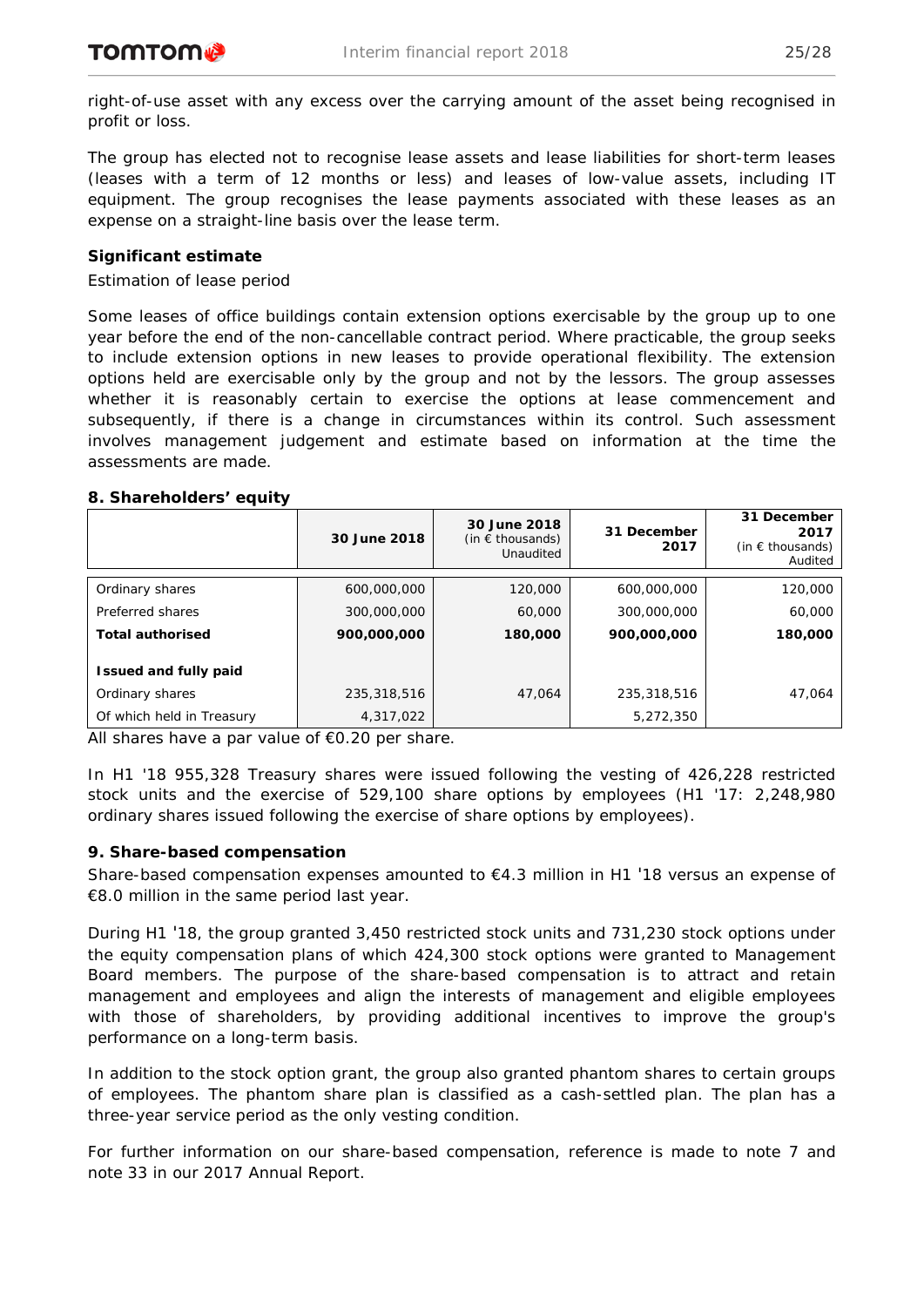# **10. Business Combination**

No business combination has taken place in H1 '18. In H1 '17 the group acquired 100% of the shares of Autonomos GmbH.

# **11. Related party transactions**

Reference is made to note 9 for stock options granted to the members of the Management Board during H1 '18.

In the normal course of business, the group receives map development and support services from its associate Cyient Ltd. Such transactions take place at the normal market conditions and the total payments made for these services in H1 '18 amounted to  $\epsilon$ 5.1 million (H1 '17: €7.7 million).

Transactions and balances with other associates are not material and hence are not disclosed.

# **12. Seasonality**

In previous years the group's sales within the Consumer segment was traditionally higher in the second half of the year. This is no longer observable in recent years and hence revenue is no longer materially impacted by seasonality.

Other operating segments' revenue is generally not materially affected by seasonality.

# **13. Commitments and contingent liabilities**

The adoption of IFRS 16 resulted in the recognition of operating lease commitments as liabilities on the balance sheet from the date of adoption. This resulted in a decrease in the value of commitments outstanding as disclosed in the 2017 Annual Report.

Other than the change described above, there were no material changes to the group's commitments and contingent liabilities in the first half of 2018 from those disclosed in note 32 of our 2017 Annual Report.

## **14. Fair value and fair value estimation**

The fair values of our monetary assets and liabilities as at 30 June 2018 are estimated to approximate their carrying value. There has been no change in the fair value estimation technique and hierarchy of the input used to measure the financial assets/liabilities carried at fair value through profit or loss compared with the method and hierarchy disclosed in our 2017 Annual Report.

## **15. Subsequent events**

There has been no subsequent event from 30 June 2018 to the date of issue that affect the consolidated interim financial statements.

- END -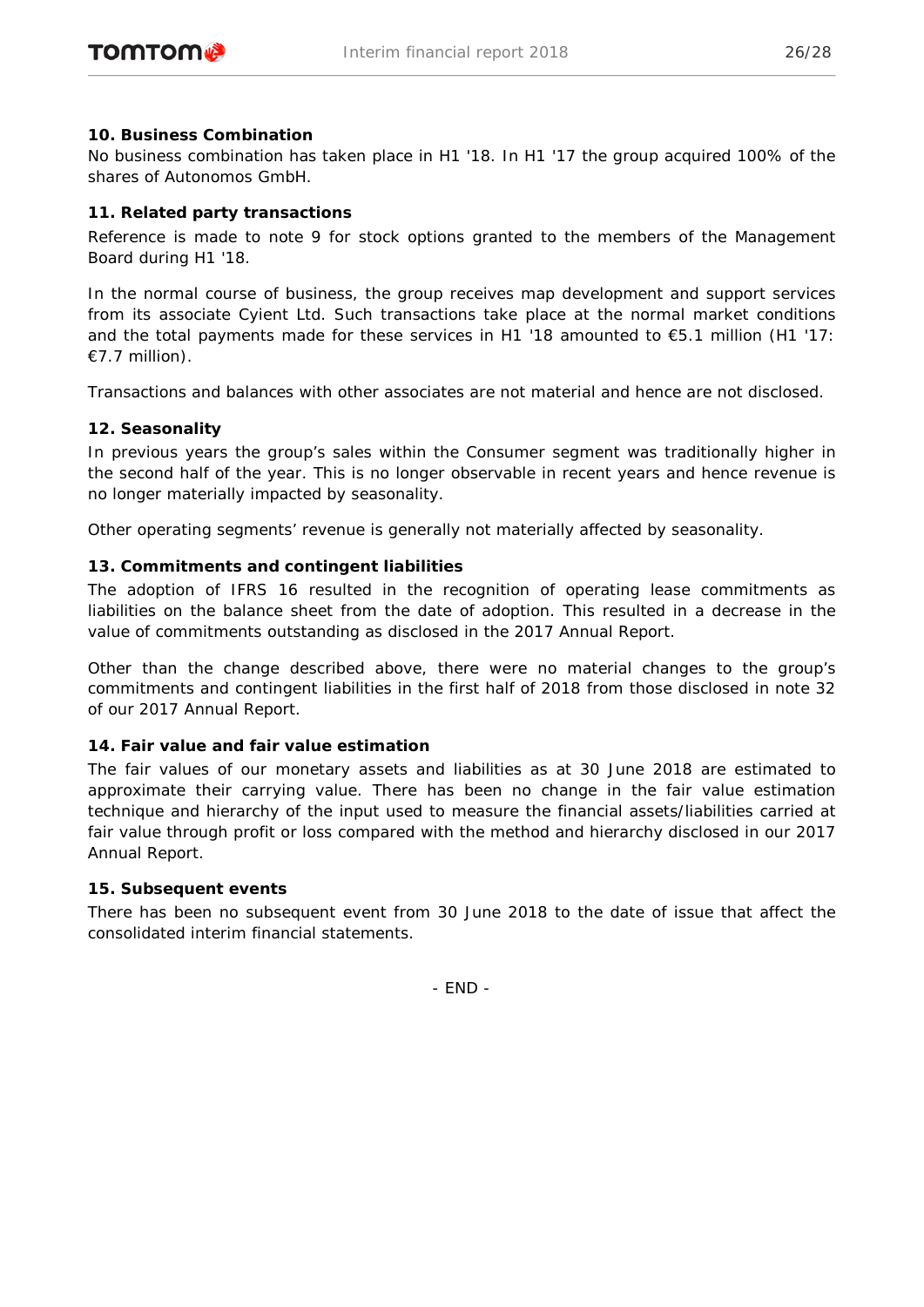# **Accounting policies - basis of accounting**

The condensed consolidated financial information for the three-month and six-month period ended 30 June 2018 with related comparative information has been prepared using accounting policies which are based on International Financial Reporting Standards (IFRS). Accounting policies and methods of computation followed in the condensed consolidated financial information, for the period ended 30 June 2018, are the same as those followed in the Financial Statements for the year ended 31 December 2017, except for three new standards which are effective as of 1 January 2018.

The group has adopted IFRS 15 'Revenue from Contracts with Customers', IFRS 16 'Leases' (early adoption as permitted by the transitional guidance) and IFRS 9 'Financial Instruments'. The impact of these standards is explained in these interim financial statements. Further disclosures as required under IFRS for a complete set of consolidated financial statements are not included in the condensed consolidated financial information. The quarterly and interim condensed consolidated information in this press release is unaudited.

## **Non-GAAP measures**

The financial information in this report includes measures, which are not defined by generally accepted accounting principles (GAAP) such as IFRS. We believe this information, along with comparable GAAP measurements, gives insight to investors because it provides a basis for evaluating our operational performance. Non-GAAP financial measures should not be considered in isolation from, or as a substitute for, financial information presented in compliance with GAAP. Wherever appropriate and practical, we provide reconciliations to relevant GAAP measures.

**Automotive operational revenue** is IFRS revenue adjusted for the movement of deferred and unbilled revenue

**Gross margin** is calculated as gross result divided by revenue

**EBIT** is equal to our operating result

**EBIT margin** is calculated as operating result divided by revenue

**EBITDA** is equal to our operating result plus depreciation and amortisation charges

**EBITDA margin** is calculated as operating result plus depreciation and amortisation charges divided by revenue

**Adjusted net result** is calculated as net result attributed to equity holders adjusted for movement of deferred revenue, unbilled revenue, deferred cost of sales, impairments and material restructuring and disposal costs on a post-tax basis

**Adjusted EPS** is calculated as adjusted net result divided by the weighted average number of diluted shares over the period

**Net cash** is defined as our cash and cash equivalents minus the nominal value of our outstanding bank borrowings

## **For more information**

TomTom Investor Relations Email: ir@tomtom.com +31 20 757 5194

## **Audio webcast second quarter 2018 results**

The information for our audio webcast is as follows: Date and time: 17 July 2018 at 14:00 CET [corporate.tomtom.com/presentations.cfm](http://corporate.tomtom.com/presentations.cfm)